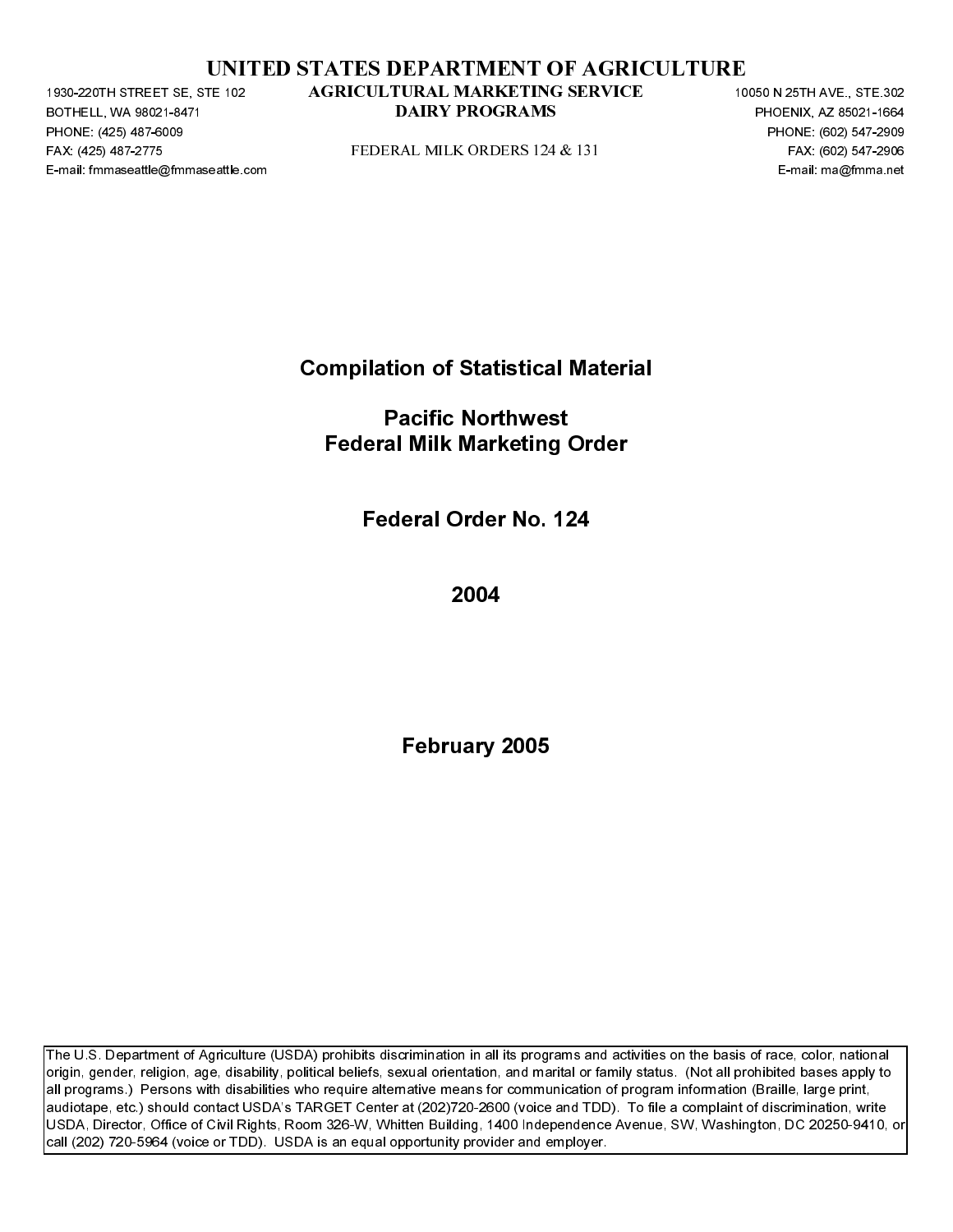# Table of Contents

| Table No.      | Title                                                                                                                                                                          | Page No.       |
|----------------|--------------------------------------------------------------------------------------------------------------------------------------------------------------------------------|----------------|
| 1              | Handlers Operating Pool Plants Under the Pacific Northwest Order,<br>Federal Order No. 124, 2004                                                                               | 1              |
| $\overline{2}$ | Qualified Cooperative Associations Marketing Milk Under the<br>Pacific Northwest Order, Federal Order No. 124, 2004                                                            | $\overline{2}$ |
| 3              | Number of Producers and Receipts of Producer Milk,<br>Pacific Northwest Order, Federal Order No. 124, 2004                                                                     | 3              |
| 4              | Class I Producer Milk and Components, Pacific Northwest Order,<br>Federal Order No. 124, 2004                                                                                  | 4              |
| 5              | Class II Producer Milk and Components, Pacific Northwest Order,<br>Federal Order No. 124, 2004                                                                                 | 5              |
| 6              | Class III Producer Milk and Components, Pacific Northwest Order,<br>Federal Order No. 124, 2004                                                                                | 6              |
| $\overline{7}$ | Class IV Producer Milk and Components, Pacific Northwest Order,<br>Federal Order No. 124, 2004                                                                                 | $\overline{7}$ |
| 8              | Total Producer Milk and Components, Pacific Northwest Order,<br>Federal Order No. 124, 2004                                                                                    | 8              |
| 9              | Total Producer Milk by Class, Pacific Northwest Order,<br>Federal Order No. 124, 2004                                                                                          | 9              |
| 10             | Total Butterfat Pounds by Class, Pacific Northwest Order,<br>Federal Order No. 124, 2004                                                                                       | 10             |
| 11             | Total Skim Pounds by Class, Pacific Northwest Order,<br>Federal Order No. 124, 2004                                                                                            | 11             |
| 12             | Number of Producers and Milk Production by County, Pacific Northwest<br>Order, Federal Order No. 124, 2004                                                                     | 12             |
| 13             | Class Prices Per Cwt for 3.5% Milk and Component Prices,<br>Pacific Northwest Order, Federal Order No. 124, 2004                                                               | 16             |
| 14             | Producer Price Differentials, Component Prices, Statistical Uniform Prices<br>and Blend Prices at Test, Pacific Northwest Order, Federal Order No. 124, 2004                   | 17             |
| 15             | <b>Advanced National Agricultural Statistical Services (NASS) Commodity Pricing</b><br>Factors Used in Pricing Class I Skim/Butterfat and Class II Skim/Nonfat<br>Solids, 2004 | 18             |
| 16             | Final National Agricultural Statistical Services (NASS) Commodity Pricing<br>Factors Used in Pricing Class II Butterfat, Class III, and Class IV,<br>2004                      | 19             |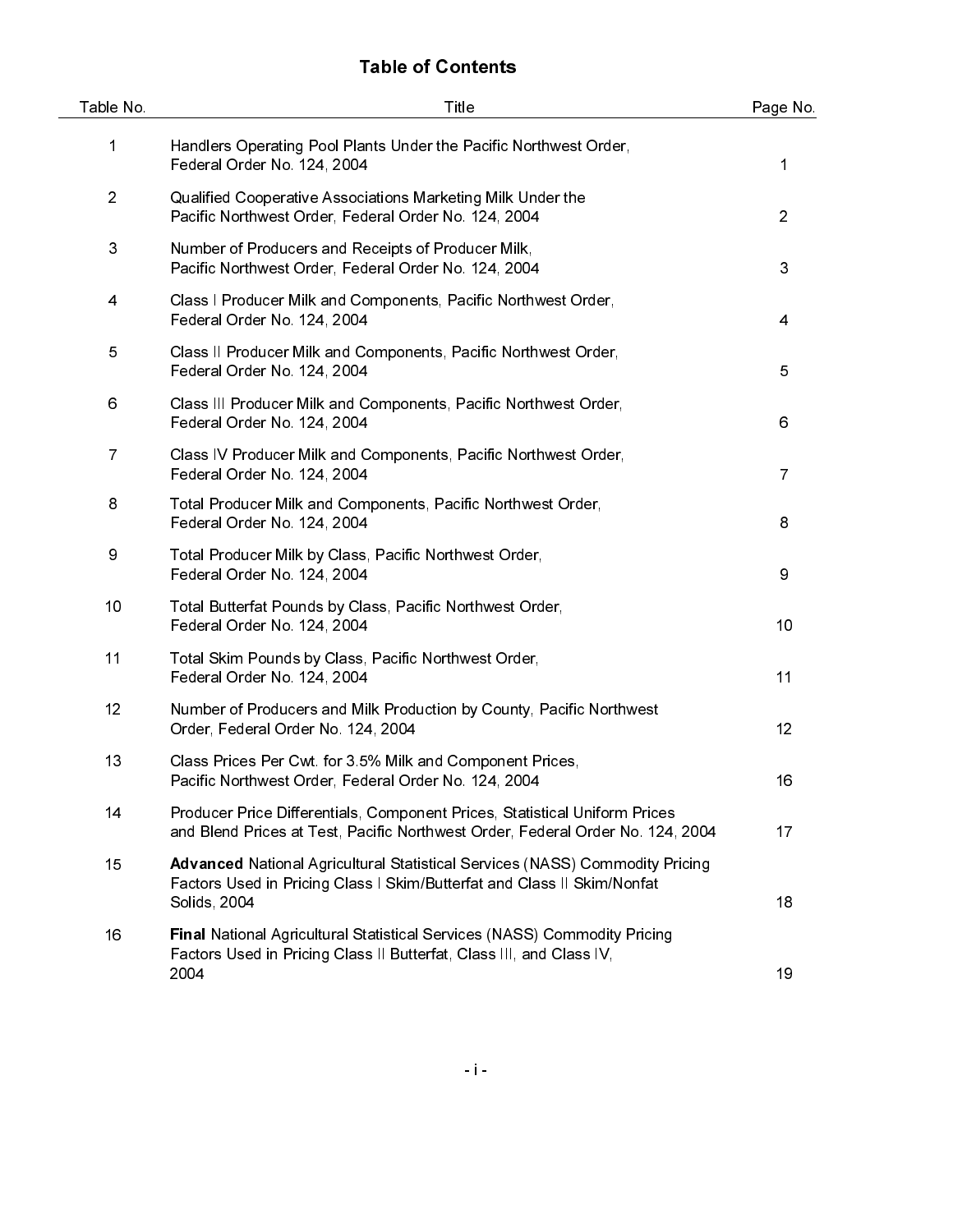### Handlers Operating Pool Plants Under the Pacific Northwest Order, Federal Order No. 124 2004

| <b>Plant Name</b>                                     |                      | <b>Plant Location</b> |           | Location Adjustment |                           |              |                           |                           |                           | <b>Plant Status</b> |                           |                           |                                        |              |                           |                           |
|-------------------------------------------------------|----------------------|-----------------------|-----------|---------------------|---------------------------|--------------|---------------------------|---------------------------|---------------------------|---------------------|---------------------------|---------------------------|----------------------------------------|--------------|---------------------------|---------------------------|
|                                                       | City                 | County                | State     | Rate 1/             |                           | $Jan$ Feb    | Mar                       | Apr                       | May                       | Jun                 |                           | Jul   Aug                 | Sep                                    |              | $Oct$ Nov                 | <b>Dec</b>                |
| <b>Distributing Pool Plants</b>                       |                      |                       |           |                     |                           |              |                           |                           |                           |                     |                           |                           |                                        |              |                           |                           |
| Alpenrose Dairy, Inc.                                 | Portland             | Multnomah             | <b>OR</b> |                     | X                         | X            | X                         | X                         | X                         | X                   | $\boldsymbol{\mathsf{x}}$ | X                         | X                                      | X            | $\boldsymbol{\mathsf{x}}$ | X                         |
| Andersen Dairy, Inc.                                  | <b>Battle Ground</b> | Clark                 | <b>WA</b> |                     | X                         | X            | X                         | X                         | $\boldsymbol{\mathsf{x}}$ | X                   | X                         | $\mathsf{x}$              | X                                      | X            | $\boldsymbol{\mathsf{x}}$ | $\boldsymbol{\mathsf{x}}$ |
| Eberhard Creamery, Inc.                               | Redmond              | Deschutes             | <b>OR</b> | \$0,15              | $\boldsymbol{\mathsf{X}}$ | $\mathsf{x}$ | $\mathsf{x}$              | $\mathsf{x}$              | $\boldsymbol{\mathsf{X}}$ | X.                  | $\boldsymbol{\mathsf{X}}$ | $\mathsf{x}$              | X                                      | $\mathsf{X}$ | $\boldsymbol{\mathsf{X}}$ | $\boldsymbol{\mathsf{x}}$ |
| <b>Inland Northwest Dairies, LLC</b>                  | Spokane              | Spokane               | <b>WA</b> |                     | X                         | $\pmb{\chi}$ | X                         | X                         | X                         | X                   | X                         | $\mathsf{x}$              | X                                      | X            | X                         | X                         |
| Pacific Foods of Oregon, Inc.                         | Tualatin             | Washington            | <b>OR</b> |                     |                           |              | $\boldsymbol{\mathsf{X}}$ | X                         | $\boldsymbol{\mathsf{X}}$ | X                   | $\boldsymbol{\mathsf{x}}$ | $\boldsymbol{\mathsf{x}}$ | X                                      | X            | $\boldsymbol{\mathsf{x}}$ | $\boldsymbol{\mathsf{x}}$ |
| Safeway Stores, Inc.                                  | <b>Bellevue</b>      | King                  | <b>WA</b> |                     | X                         | $\mathsf{x}$ | $\boldsymbol{\mathsf{x}}$ | X                         | $\boldsymbol{\mathsf{x}}$ | X                   | X                         | X                         | X                                      | X            | $\boldsymbol{\mathsf{x}}$ | $\boldsymbol{\mathsf{x}}$ |
| Safeway Stores, Inc.                                  | Clackamas            | Clackamas             | <b>OR</b> |                     | X                         | $\mathsf{x}$ | $\boldsymbol{\mathsf{X}}$ | X                         | $\boldsymbol{\mathsf{x}}$ | X.                  | $\boldsymbol{\mathsf{x}}$ | X                         | X                                      | X            | $\boldsymbol{\mathsf{x}}$ | $\boldsymbol{\mathsf{x}}$ |
| Sunshine Dairy, Inc.                                  | Portland             | Multnomah             | <b>OR</b> |                     | X                         | $\mathsf{x}$ | X                         | X                         | $\boldsymbol{\mathsf{x}}$ | x                   | X                         | $\mathsf{x}$              | X                                      | X            | X                         | X                         |
| The Kroger Co., Swan Island Dairy                     | Portland             | Multnomah             | <b>OR</b> |                     | $\boldsymbol{\mathsf{x}}$ | X            | $\boldsymbol{\mathsf{X}}$ | X                         | $\boldsymbol{\mathsf{X}}$ | X                   | $\boldsymbol{\mathsf{X}}$ | X                         | X                                      | X            | $\boldsymbol{\mathsf{x}}$ | $\boldsymbol{\mathsf{x}}$ |
| Umpqua Dairy Products Co., Inc.                       | Roseburg             | Douglas               | <b>OR</b> |                     | X                         | X            | $\boldsymbol{\mathsf{x}}$ | X                         | X                         | X                   | X                         | X                         | X                                      | X            | $\boldsymbol{\mathsf{x}}$ | $\boldsymbol{\mathsf{x}}$ |
| WestFarm Foods                                        | Medford              | Jackson               | <b>OR</b> |                     | $\boldsymbol{\mathsf{x}}$ | $\mathsf{X}$ | $\boldsymbol{\mathsf{X}}$ | X                         | $\boldsymbol{\mathsf{x}}$ | X.                  | $\boldsymbol{\mathsf{X}}$ | $\mathsf{x}$              | X                                      | X            | $\boldsymbol{\mathsf{X}}$ | $\boldsymbol{\mathsf{x}}$ |
| WestFarm Foods                                        | Portland             | Multnomah             | OR        |                     | X                         | X.           | X                         | X                         | X                         | x                   | X                         | x                         | X                                      | X            | X                         | X                         |
| WestFarm Foods                                        | Seattle              | King                  | <b>WA</b> |                     | X                         | X            | $\boldsymbol{\mathsf{X}}$ | X                         | $\boldsymbol{\mathsf{x}}$ | X                   | $\boldsymbol{\mathsf{x}}$ | $\boldsymbol{\mathsf{x}}$ | X                                      | X            | $\boldsymbol{\mathsf{x}}$ | $\boldsymbol{\mathsf{x}}$ |
| <b>Wilcox Dairy Farms, LLC</b><br>d/b/a Curly's Dairy | Salem                | Marion                | <b>OR</b> |                     | X                         | X            | $\boldsymbol{\mathsf{x}}$ | $\boldsymbol{\mathsf{x}}$ | X                         | X                   | X                         | $\boldsymbol{\mathsf{x}}$ | X                                      | X            | $\boldsymbol{\mathsf{x}}$ | $\boldsymbol{\mathsf{x}}$ |
| <b>Wilcox Dairy Farms, LLC</b>                        | Cheney               | Spokane               | <b>WA</b> |                     | X                         | $\mathsf{x}$ | X                         | X                         | X                         | X                   | X                         | Χ                         | X                                      | X            | X                         | X                         |
| <b>Wilcox Dairy Farms, LLC</b>                        | Roy                  | Pierce                | <b>WA</b> |                     | X                         | $\mathsf{x}$ | $\mathsf{x}$              | $\mathsf{x}$              | $\boldsymbol{\mathsf{x}}$ | $\mathsf{x}$        | $\mathsf{x}$              | $\boldsymbol{\mathsf{x}}$ | X                                      | X            | $\boldsymbol{\mathsf{x}}$ | $\boldsymbol{\mathsf{x}}$ |
| Zottola Dairy Products, Inc.                          | <b>Grants Pass</b>   | Josephine             | <b>OR</b> |                     | X                         | $\mathsf{x}$ | $\boldsymbol{\mathsf{X}}$ | $\mathsf{x}$              | $\boldsymbol{\mathsf{x}}$ | X                   |                           |                           | Out of Business effective July 1, 2004 |              |                           |                           |
| d/b/a Valley of the Rogue Dairy                       |                      |                       |           |                     |                           |              |                           |                           |                           |                     |                           |                           |                                        |              |                           |                           |
| <b>Supply Pool Plants</b>                             |                      |                       |           |                     |                           |              |                           |                           |                           |                     |                           |                           |                                        |              |                           |                           |
| Valley Crest Foods, Inc.                              | Myrtle Point         | Coos                  | <b>OR</b> |                     | X                         |              |                           |                           | X                         | X                   | X                         | $\boldsymbol{\mathsf{x}}$ | X                                      | X            | X                         | X                         |
| <b>WestFarm Foods</b>                                 | Caldwell             | Canyon                | ID        | \$0,30              |                           |              |                           | X                         | $\boldsymbol{\mathsf{x}}$ | X                   | X                         | $\boldsymbol{\mathsf{X}}$ | $\mathsf{x}$                           | X            | $\boldsymbol{\mathsf{X}}$ | $\boldsymbol{\mathsf{X}}$ |
| <b>Cooperative Pool Manufacturing Plants</b>          |                      |                       |           |                     |                           |              |                           |                           |                           |                     |                           |                           |                                        |              |                           |                           |
| Columbia River Processing, Inc.                       | Boardman             | Morrow                | <b>OR</b> | \$0,15              | $\mathsf{x}$              | $\mathsf{x}$ | $\mathsf{x}$              |                           |                           | X                   | X                         | $\mathsf{x}$              | X                                      | X            |                           |                           |
| Farmers Coop. Creamery Assn.                          | McMinnville          | Yamhill               | <b>OR</b> |                     | $\mathsf{x}$              | $\mathsf{x}$ | $\mathsf{x}$              | $\mathsf{x}$              | $\mathsf{x}$              | $\mathsf{x}$        | $\boldsymbol{\mathsf{x}}$ | $\boldsymbol{\mathsf{X}}$ | X                                      | X            | $\boldsymbol{\mathsf{X}}$ | $\boldsymbol{\mathsf{X}}$ |
| Tillamook County Creamery Assn.                       | Tillamook            | Tillamook             | <b>OR</b> |                     | X                         | $\mathsf{x}$ | $\mathsf{x}$              |                           |                           | X                   | X                         | X                         | X                                      | X            | $\boldsymbol{\mathsf{x}}$ |                           |
| <b>WestFarm Foods</b>                                 | Chehalis             | Lewis                 | <b>WA</b> |                     | X                         | $\mathsf{x}$ | $\mathsf{x}$              | $\mathsf{x}$              | $\mathsf{x}$              | $\mathsf{X}$        | $\boldsymbol{\mathsf{X}}$ | $\mathsf{x}$              | X                                      | $\mathsf{X}$ | $\boldsymbol{\mathsf{x}}$ | $\boldsymbol{\mathsf{x}}$ |
| <b>WestFarm Foods</b>                                 | Lynden               | Whatcom               | <b>WA</b> |                     | X                         | $\mathsf{x}$ | $\mathsf{x}$              | X                         | X                         | X                   | X                         | X                         | X                                      | X            | X                         | X                         |
| <b>WestFarm Foods</b>                                 | Sunnyside            | Yakima                | <b>WA</b> | \$0,15              | $\mathsf{x}$              | $\mathsf{x}$ | $\boldsymbol{\mathsf{X}}$ |                           |                           | X                   | $\boldsymbol{\mathsf{x}}$ | X                         | X                                      | X            | $\boldsymbol{\mathsf{x}}$ |                           |

1/ \$0.00 unless otherwise noted. Rate is relative to King County, Washington (\$1.90/cwt).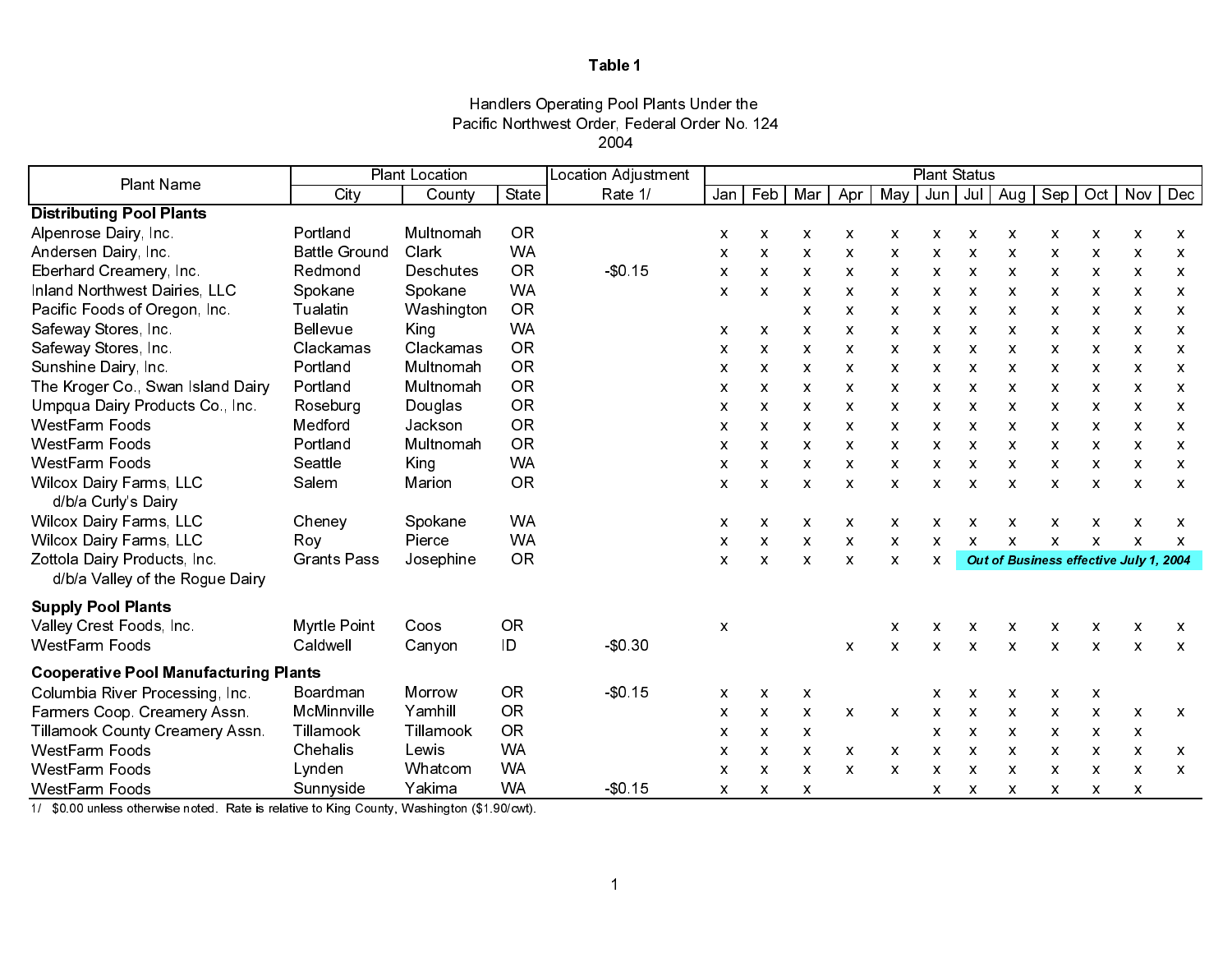### Qualified Cooperative Associations Marketing Milk Under the Pacific Northwest Order, Federal Order No. 124 2004

| Cooperative Name                    | <b>Principle Office</b> |           |       | Cooperative Status |     |     |                           |              |     |     |     |     |                           |      |      |
|-------------------------------------|-------------------------|-----------|-------|--------------------|-----|-----|---------------------------|--------------|-----|-----|-----|-----|---------------------------|------|------|
|                                     | City                    | County    | State | Jan                | Feb | Mar | Apr                       | May          | Jun | Jul | Aua | Sep | Oct                       | Nov. | Dec. |
| Dairy Farmers of America, Inc.,     |                         |           |       |                    |     |     |                           |              |     |     |     |     |                           |      |      |
| Mountain Area Council 1/            | Salt Lake City          | Salt Lake | UΤ    |                    |     |     | x                         | x            | x   | x   | x   |     | x                         | x    |      |
| <b>Farmers Cooperative Creamery</b> | McMinnville             | Yamhill   | ΟR    | X                  |     | x   | $\boldsymbol{\mathsf{x}}$ | x            | x   | X   | x   | X   | x                         | x    | x    |
| Northwest Dairy Association         | Seattle                 | King      | WA    | x                  | X.  | x   | $\mathsf{x}$              | $\mathbf{x}$ | x   | x   | x   | x   | $\boldsymbol{\mathsf{x}}$ | X.   | x    |
| Northwest Independent Milk          |                         |           |       |                    |     |     |                           |              |     |     |     |     |                           |      |      |
| <b>Producers Association</b>        | Mt Vernon               | Skagit    | WA    |                    |     | x   | $\boldsymbol{\mathsf{x}}$ | x            |     |     |     |     |                           |      |      |
| <b>Tillamook County</b>             |                         |           |       |                    |     |     |                           |              |     |     |     |     |                           |      |      |
| <b>Creamery Association</b>         | Tillamook               | Tillamook | ΟR    |                    |     | x   | x                         | x            | x   | x   | x   | x   | x                         | x    |      |

1/ Dairy Farmers of America, Inc., headquarters are in Kansas City, Missouri.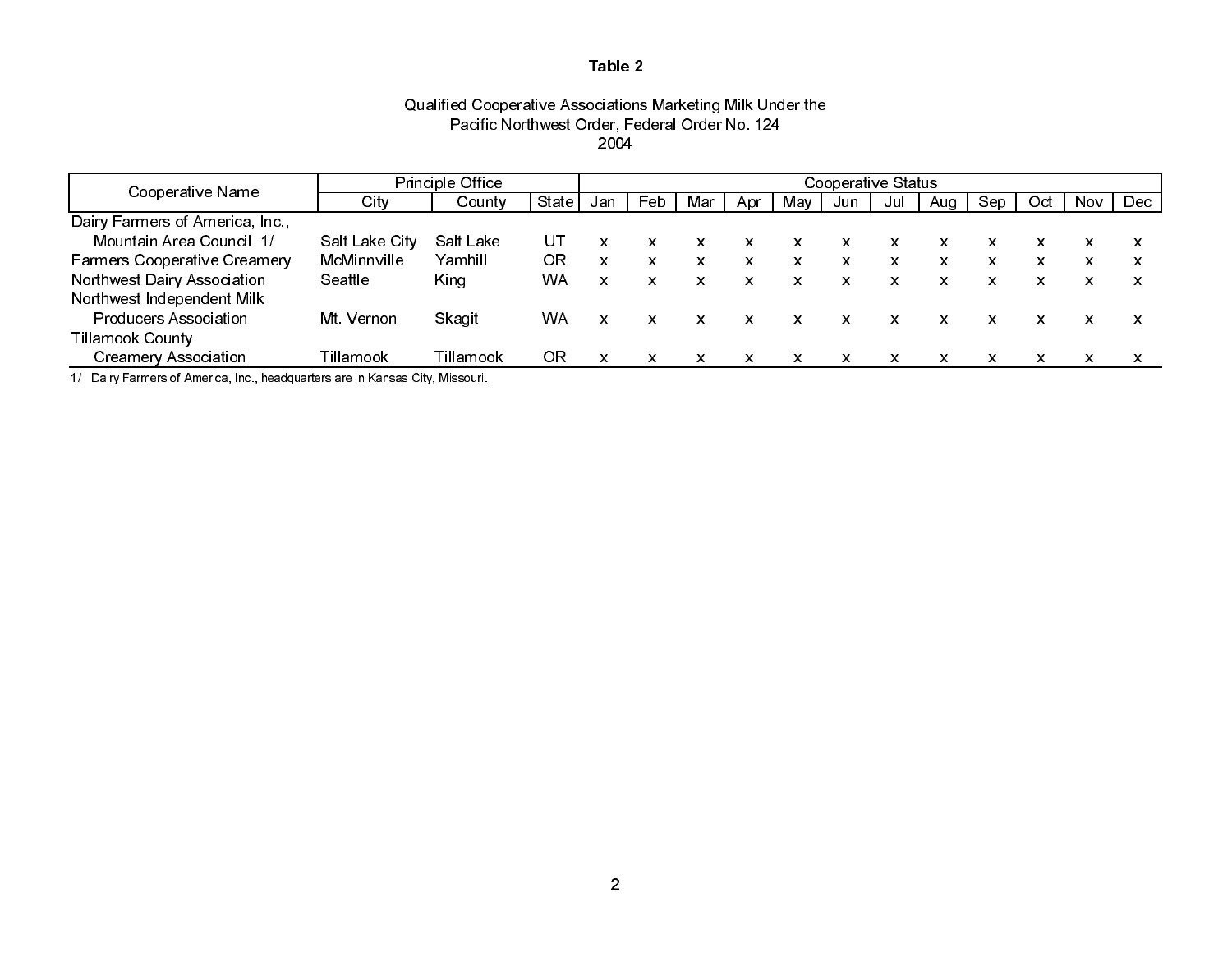# Number of Producers and Receipts of Producer Milk Pacific Northwest Order, Federal Order No. 124 2004

|     |                        |                                          | Daily Average       |
|-----|------------------------|------------------------------------------|---------------------|
|     |                        | Average 1/                               | Per Producer 1/     |
|     | lbs.                   | lbs                                      | <b>bs</b>           |
| 881 |                        |                                          | 22,488              |
| 863 | 580,717,007            | 20 024 724                               | 23,204              |
| 862 | 600 834 267            | 19,381,751                               | 22 485              |
| 692 | 414, 368, 058          | 13,812,269                               | 19,960              |
| 699 | 439 531 111            | 14, 178, 423                             | 20,284              |
| 893 | 593 694 655            | 19,789,822                               | 22, 161             |
| 896 | 647,997,621            | 20 903 149                               | 23,329              |
| 891 | 619 800 378            | 19,993,561                               | 22,439              |
| 844 | 481,232,360            | 16.041.079                               | 19,006              |
| 889 | 617, 207, 024          | 19,909,904                               | 22,396              |
| 839 | 465 654 495            | 15,521,817                               | 18,500              |
| 695 | 442,476,841            | 14,273,446                               | 20,537              |
| 829 | 6,517,689,890          | 17,807,896                               | 21,490              |
|     | Number of<br>Producers | Producer<br><b>Milk</b><br>614, 176, 073 | Daily<br>19,812,131 |

1/ Annual average is a weighted average.

2/ Eligible milk and producers not pooled in indicated months: January through December.

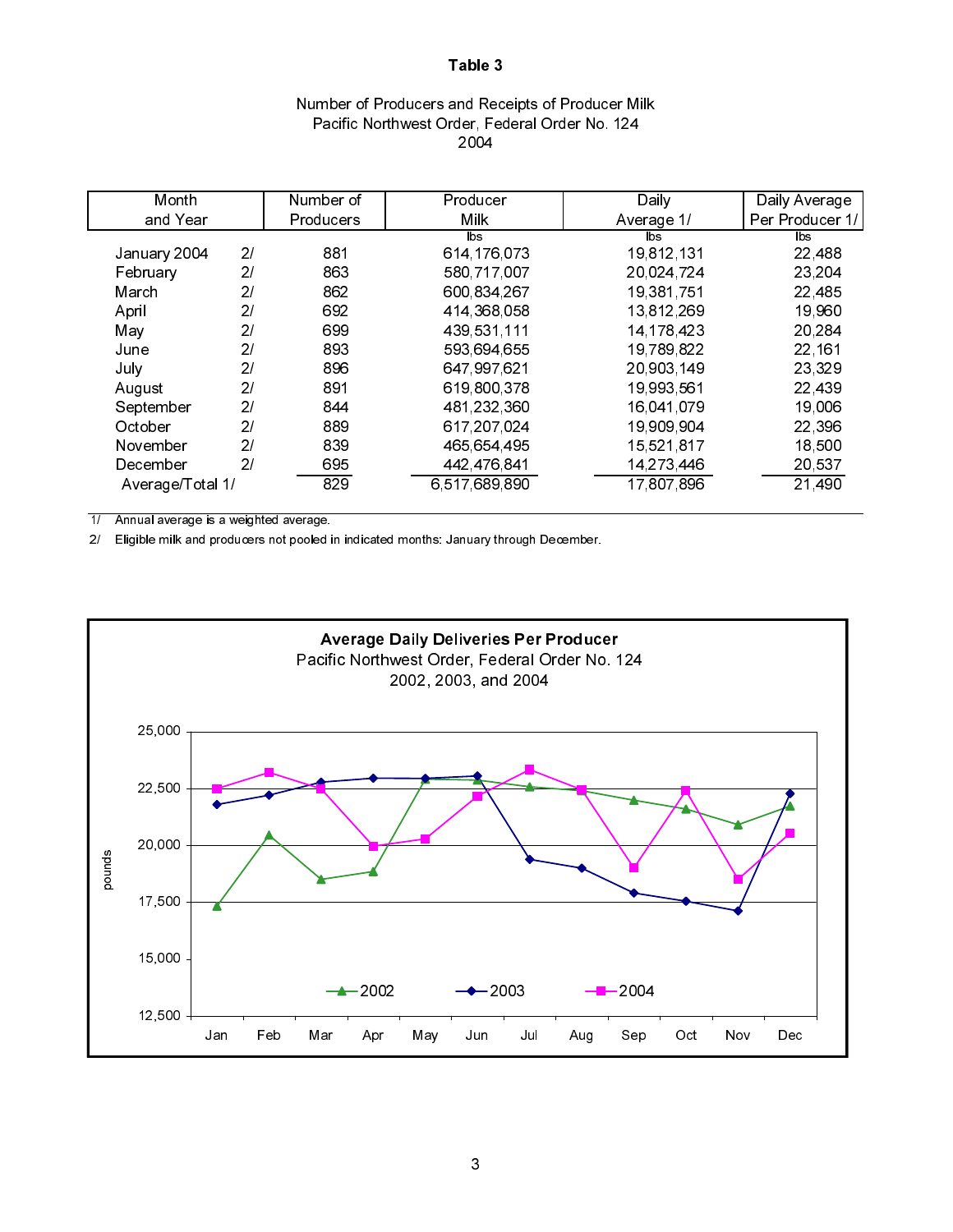### Class II Producer Milk and Components\* Pacific Northwest Order, Federal Order No. 124 2004

| Month            | Class I       | Percent of | Class I          |       |             |          |                     |         |               |       |  |
|------------------|---------------|------------|------------------|-------|-------------|----------|---------------------|---------|---------------|-------|--|
| and Year         | Producer Milk | Market     | <b>Butterfat</b> |       | Protein     |          | <b>Other Solids</b> |         | Nonfat Solids |       |  |
|                  | lbs.          |            | Fbs.             | %     | lbs         | %        | Hbs                 | %       | <b>Hbs</b>    | %     |  |
| January 2004     | 185,087,040   | 30.15%     | 3,365,927        | 1.82% | 5,854,817   | 3.16%    | 10,729,551          | 5 80%   | 16,584,368    | 8.96% |  |
| February         | 164 584 925   | 28.34%     | 2.948,632        | 1.79% | 5 130 502   | 3 1 2 %  | 9 544 118           | 5 80%   | 14,674,620    | 8.92% |  |
| March            | 189,930,320   | 3161%      | 3 472 528        | 1.83% | 5,866,988   | 309%     | 11,005,076          | 5 7 9 % | 16,872,064    | 8.88% |  |
| April            | 179, 162, 560 | 43 24%     | 3 199 121        | 1.79% | 5,515,228   | 308%     | 10,400,605          | 581%    | 15,915,833    | 8.88% |  |
| May              | 168 811 252   | 38 40%     | 3 003 600        | 1.78% | 5, 185, 723 | 307%     | 9,827,687           | 582%    | 15,013,410    | 8.89% |  |
| June             | 164,462,589   | 27 70%     | 3 049 058        | 1.85% | 5 004 254   | $3.04\%$ | 9 563 039           | 581%    | 14,567,293    | 8.86% |  |
| July             | 173 345 926   | 26 75%     | 3.233.594        | 1.87% | 5, 198, 302 | 3 00%    | 10.092.494          | 582%    | 15,290,796    | 8.82% |  |
| August           | 176, 297, 263 | 28 44%     | 3.233.987        | 1.83% | 5 327 285   | 3 0 2%   | 10.241.780          | 581%    | 15,569,065    | 8.83% |  |
| September        | 182,378,520   | 37 90%     | 3 309 207        | 1.81% | 5 7 14 2 19 | 3 13%    | 10,588,181          | 581%    | 16,302,400    | 8.94% |  |
| October          | 184 876 568   | 29 95%     | 3,419,799        | 1.85% | 5,880,785   | 3 18%    | 10,751,708          | 582%    | 16,632,493    | 9.00% |  |
| November         | 194 094 002   | 41 68%     | 3 823 533        | 1.97% | 6,205,155   | 3 20%    | 11,265,704          | 5 80%   | 17,470,859    | 9.00% |  |
| December         | 190 432 216   | 43.04%     | 3 741 460        | ∣96%  | 6,016,503   | 3 16%    | 11,009,654          | 5 78%   | 17,026,157    | 8.94% |  |
| Total/Average 1/ | 2,153,463,181 | 33 04%     | 39 800 446       | 185%  | 66 899 761  | 3 1 1 %  | 125,019,597         | 5 8 1%  | 191 919 358   | 8.91% |  |

1/ Annual average is a weighted average.

\* Nonfat components follow skim milk utilization.



0.5%

1.0%

2.0%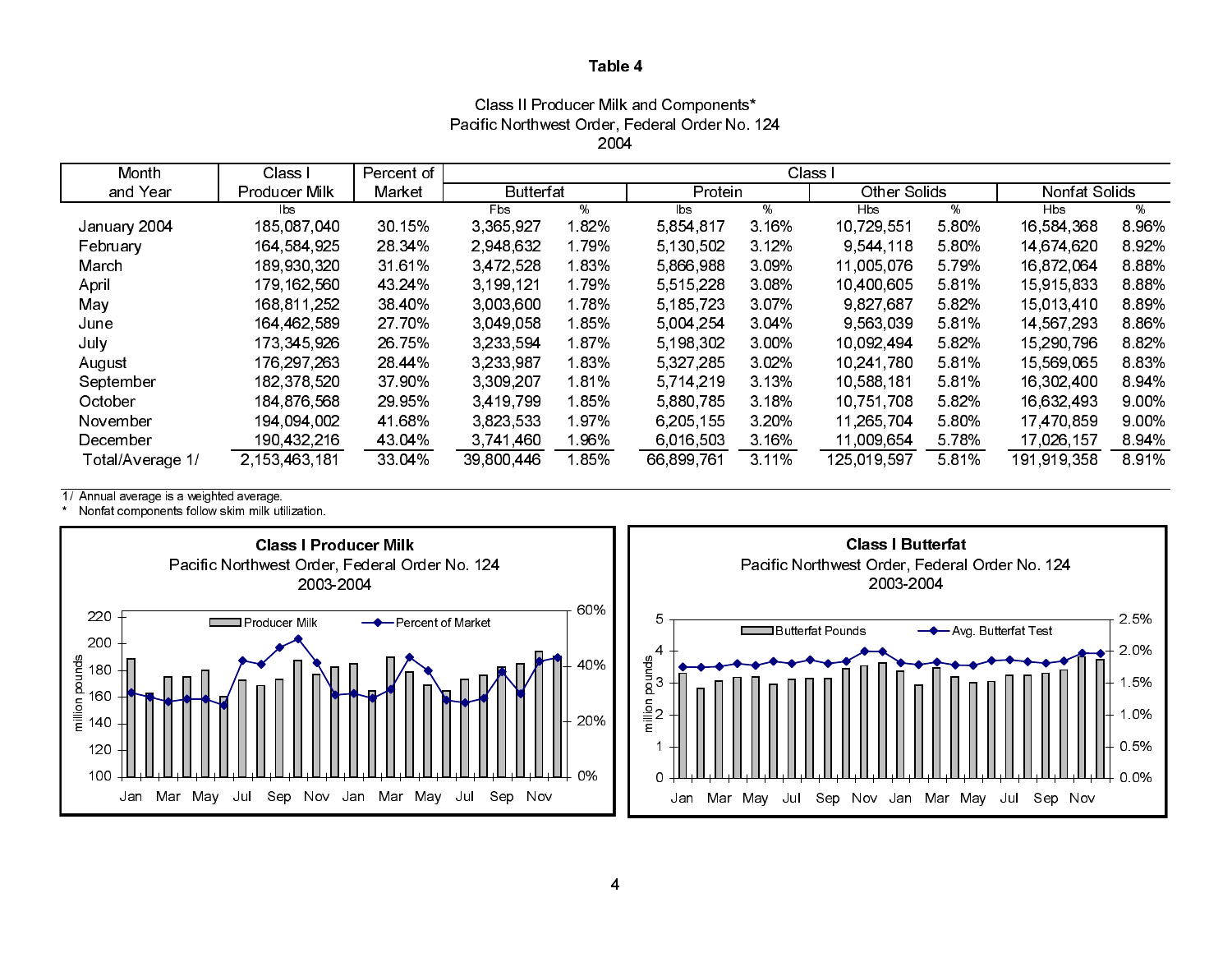Class II Producer Milk and Components\* Pacific Northwest Order, Federal Order No. 124 2004

| Month            | Class II      | Percent of | Class II         |        |            |         |                     |         |               |         |  |
|------------------|---------------|------------|------------------|--------|------------|---------|---------------------|---------|---------------|---------|--|
| and Year         | Producer Milk | Market     | <b>Butterfat</b> |        | Protein    |         | <b>Other Solids</b> |         | Nonfat Solids |         |  |
|                  | lbs.          |            | lbs              | ℅      | lbs        | %       | lbs                 | %       | lbs           | %       |  |
| January 2004     | 36,758,185    | 5.98%      | 3,646,349        | 9.92%  | 068,261    | 2.91%   | 953,727             | 5 3 2 % | 3,021,988     | 8 2 2 % |  |
| February         | 34,320,400    | 591%       | 3,606,880        | 10 51% | 975 100    | 284%    | 1,812,713           | 5.28%   | 2,787,813     | 8 1 2%  |  |
| March            | 41,762,725    | 6.95%      | 4.211,296        | 10.08% | 1,182,266  | 2.83%   | 2.211.400           | 5 30%   | 3,393,666     | 8.13%   |  |
| April            | 34,583,442    | 8 3 5 %    | 4 003 878        | 11.58% | 960,587    | 2.78%   | 805,220             | 5.22%   | 2,765,807     | 8.00%   |  |
| May              | 38,582,661    | 8.78%      | 3.749.103        | 9.72%  | 1,094,129  | 2.84%   | 2.062,390           | 5 3 5 % | 3,156,519     | 8.18%   |  |
| June             | 40,996,559    | 691%       | 4.237,928        | 10 34% | 1,141,880  | 2.79%   | 2,173,811           | 5 30%   | 3,315,691     | 8.09%   |  |
| July             | 45 732 535    | 7 06%      | 4 4 08 4 27      | 964%   | 1.266.012  | 2 7 7 % | 2 448 896           | 5 3 5 % | 3 714 908     | 8.12%   |  |
| August           | 42 758 887    | 6.90%      | 4 721 003        | 11.04% | 1.176.165  | 2.75%   | 2.248.139           | 5.26%   | 3 4 2 4 3 0 4 | 8.01%   |  |
| September        | 36,700,704    | 7.63%      | 3 982 710        | 10.85% | 1.046.944  | 2.85%   | l 931,605           | 5.26%   | 2,978,549     | 8.12%   |  |
| October          | 39 258 177    | 6.36%      | 4.020.100        | 10 24% | 1.146.952  | 2.92%   | 2.085,673           | 5 3 1 % | 3.232.625     | 8 2 3 % |  |
| November         | 38 372 805    | 8 24%      | 4 300 901        | 11 21% | 1 113 991  | 2.90%   | 2.015.668           | 5.25%   | 3 129 659     | 8.16%   |  |
| December         | 33,597,257    | 7.59%      | 3 6 10 10 7      | 10.75% | 968,470    | 2.88%   | 1,767,694           | 5.26%   | 2,736,164     | 8.14%   |  |
| Total/Average 1/ | 463 424 337   | 7 11%      | 48,498,682       | 10 47% | 13,140,757 | 284%    | 24,516,936          | 5 29%   | 37,657,693    | 8.13%   |  |

1/ Annual average is a weighted average.

\* Nonfat components follow skim milk utilization.

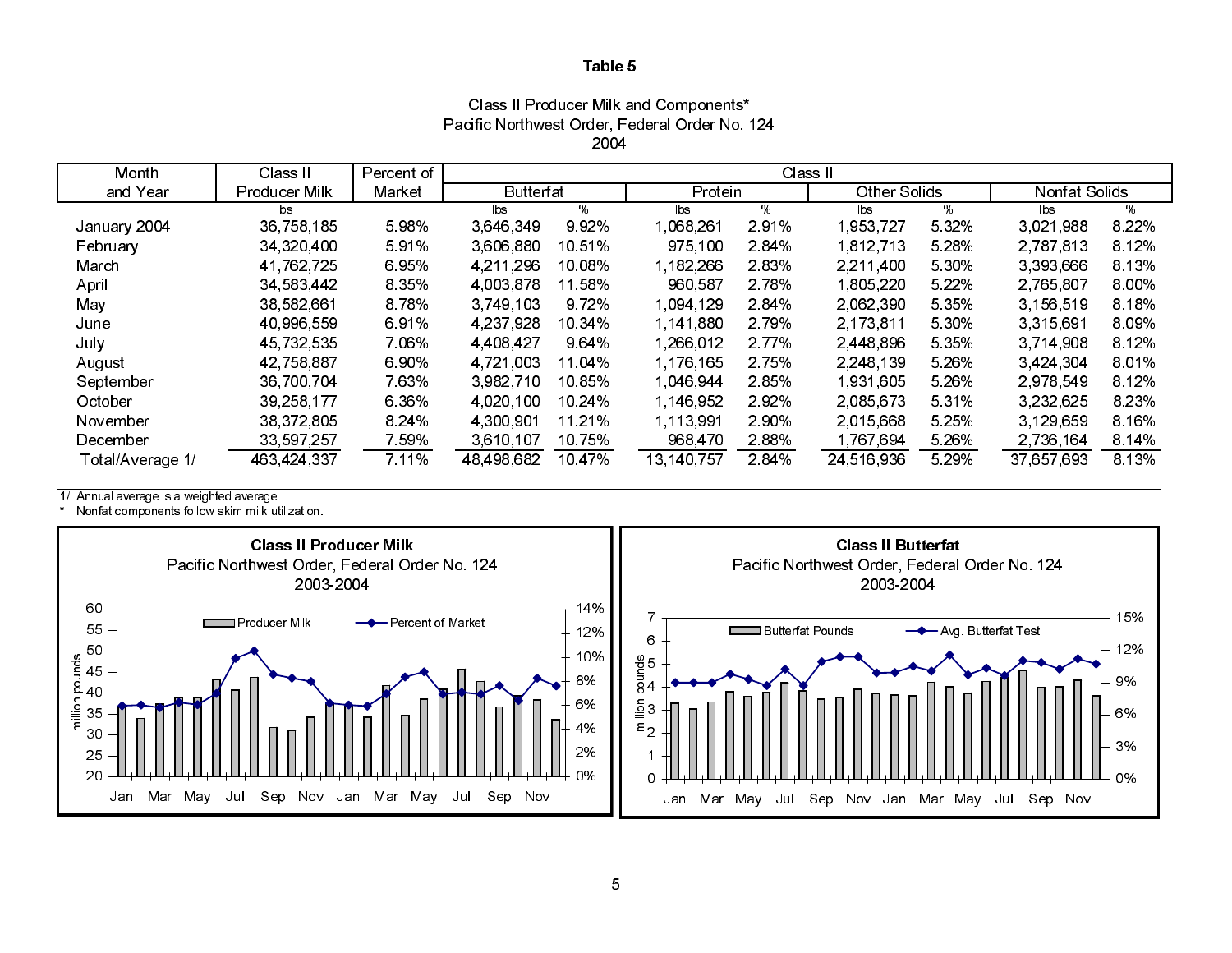Class III Producer Milk and Components\* Pacific Northwest Order, Federal Order No. 124 2004

| Month            | Class III            | Percent of | Class III        |         |            |        |                     |       |               |         |
|------------------|----------------------|------------|------------------|---------|------------|--------|---------------------|-------|---------------|---------|
| and Year         | <b>Producer Milk</b> | Market     | <b>Butterfat</b> |         | Protein    |        | <b>Other Solids</b> |       | Nonfat Solids |         |
|                  | lbs.                 |            | lbs              | ℅       | lbs.       | ℅      | lbs.                | %     | lbs           | %       |
| January 2004     | 210 874 442          | 34 33%     | 8,260,681        | 392%    | 6,656,457  | 3.16%  | 11.972.035          | 5.68% | 18,628,492    | 8.83%   |
| February         | 202, 255, 008        | 34 83%     | 7875361          | 389%    | 6.276.263  | 3.10%  | 11 479 452          | 5.68% | 17, 755, 715  | 8.78%   |
| March            | 187 476 930          | 31 20%     | 7 545 396        | 4 0 2%  | 5 760 239  | 3.07%  | 10,601,314          | 5.65% | 16,361,553    | 8 7 3 % |
| April            | 11,906,144           | 287%       | 1.331.733        | 11 19%  | 333,031    | 2.80%  | 623 241             | 5.23% | 956 272       | 8.03%   |
| May              | 12.204.173           | 2 78%      | 1 351 739        | 11.08%  | 338,674    | 2.78%  | 641 024             | 5.25% | 979,698       | 803%    |
| June             | 175 495 743          | 29 56%     | 7.309.435        | 4 17%   | 5 206 100  | 2.97%  | 9.935.468           | 5.66% | 15 141 568    | 8 6 3 % |
| July             | 213 872 447          | 33 01%     | 8.467.423        | 3.96%   | 6 350 942  | 2.97%  | 12.199.752          | 5.70% | 18,550,694    | 867%    |
| August           | 212,335,236          | 34.26%     | 8,486,440        | 4 00%   | 6 346 944  | 2.99%  | 12,093,939          | 5.70% | 18,440,883    | 868%    |
| September        | 84 635 442           | 17 59%     | 4,047,803        | 4 7 8 % | 2,627,264  | 3.10%  | 4 796 161           | 5.67% | 7,423,425     | 8 7 7 % |
| October          | 219,636,128          | 35 59%     | 9,201,470        | 4 19%   | 6 942 866  | 3.16%  | 12,505,413          | 5.69% | 19 448 279    | 8.85%   |
| November         | 78 410 078           | 16.84%     | 3.808.140        | 4 8 6 % | 2 498 371  | 3.19%  | 4 4 39 7 36         | 5.66% | 6 938 107     | 885%    |
| December         | 35 226 574           | 7.96%      | 1 659 650        | 4 7 1%  | 1 096 633  | 3 11%  | 1.967.902           | 5.59% | 3.064.535     | 8.70%   |
| Total/Average 1/ | 644,328,345          | 25 23%     | 69,345,271       | 4 2 2 % | 50 433 784 | 3 0 7% | 93,255,437          | 5 67% | 143 689 221   | 8 74%   |

1/ Annual average is a weighted average.

\* Nonfat components follow skim milk utilization.

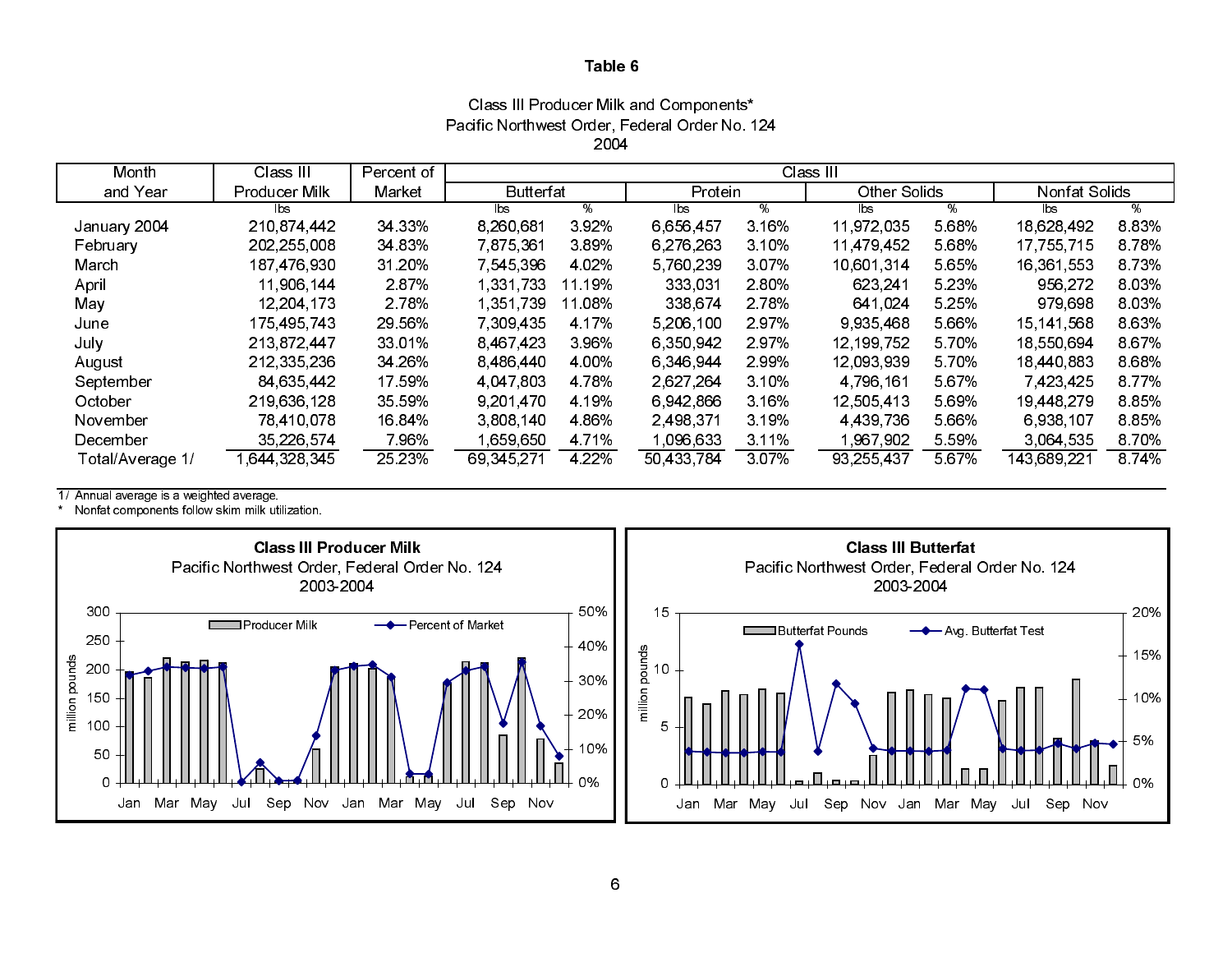### Class IV Producer Milk and Components\* Pacific Northwest Order, Federal Order No. 124 2004

| Month            | Class IV             | Percent of | Class IV         |         |            |         |                     |       |               |       |
|------------------|----------------------|------------|------------------|---------|------------|---------|---------------------|-------|---------------|-------|
| and Year         | <b>Producer Milk</b> | Market     | <b>Butterfat</b> |         | Protein    |         | <b>Other Solids</b> |       | Nonfat Solids |       |
|                  |                      |            | lbs              | %       | lbs        | %       | lbs                 | %     | lbs           | %     |
| January 2004     | 181 456 406          | 29 54%     | 8,199,209        | 4 5 2 % | 5,590,042  | 3 0 8 % | 10,211,477          | 5 63% | 15,801,519    | 871%  |
| February         | 179,556,674          | 30 92%     | 7 361 886        | 4 10%   | 5 450 602  | 3 04%   | 10.131.416          | 5 64% | 15,582,018    | 8.68% |
| March            | 181 664 292          | 30 24%     | 7.049.574        | 388%    | 5 489 229  | 3 0 2%  | 10.258.119          | 5.65% | 15 747 348    | 867%  |
| April            | 188 715 912          | 45 54%     | 6,499,258        | 344%    | 5,694,869  | 3 0 2%  | 10,717,533          | 5.68% | 16,412,402    | 8.70% |
| May              | 219 933 025          | 50 04%     | 7 596 164        | 345%    | 6 598 482  | 3 00%   | 12 521 473          | 5.69% | 19 119 955    | 869%  |
| June             | 212,739,764          | 35 83%     | 6,712,201        | 3 16%   | 6,363,239  | 2 99%   | 12,133,393          | 5 70% | 18,496,632    | 869%  |
| July             | 215 046 713          | 33 19%     | 7 123 527        | 3 3 1 % | 6,352,829  | 295%    | 12.276.078          | 5.71% | 18,628,907    | 8.66% |
| August           | 188,408,992          | 30 40%     | 5.873.326        | 3 1 2 % | 5,606,573  | 2 98%   | 10 748 635          | 5.70% | 16,355,208    | 868%  |
| September        | 177 517 694          | 36 89%     | 6 393 620        | 360%    | 5451639    | 3 0 7 % | 10.078.443          | 5.68% | 15,530,082    | 875%  |
| October          | 173,436,151          | 28 10%     | 6,336,171        | 365%    | 5,397,921  | 3 1 1 % | 9.873.454           | 5 69% | 15,271,375    | 881%  |
| November         | 154 777 610          | 33 24%     | 5 7 2 3 1 2 9    | 3.70%   | 4 828 583  | 3 1 2%  | 8 8 10 7 46         | 5.69% | 13,639,329    | 881%  |
| December         | 183,220,794          | 4141%      | 7,405,719        | 4 0 4 % | 5,608,805  | 3.06%   | 10,334,667          | 5 64% | 15,943,472    | 8.70% |
| Total/Average 1/ | 2,256,474,027        | 34 62%     | 82 273 784       | 3.65%   | 68,432,813 | 3 0 3%  | 128 095 434         | 5.68% | 196,528,247   | 871%  |

1/ Annual average is a weighted average.

\* Nonfat components follow skim milk utilization.



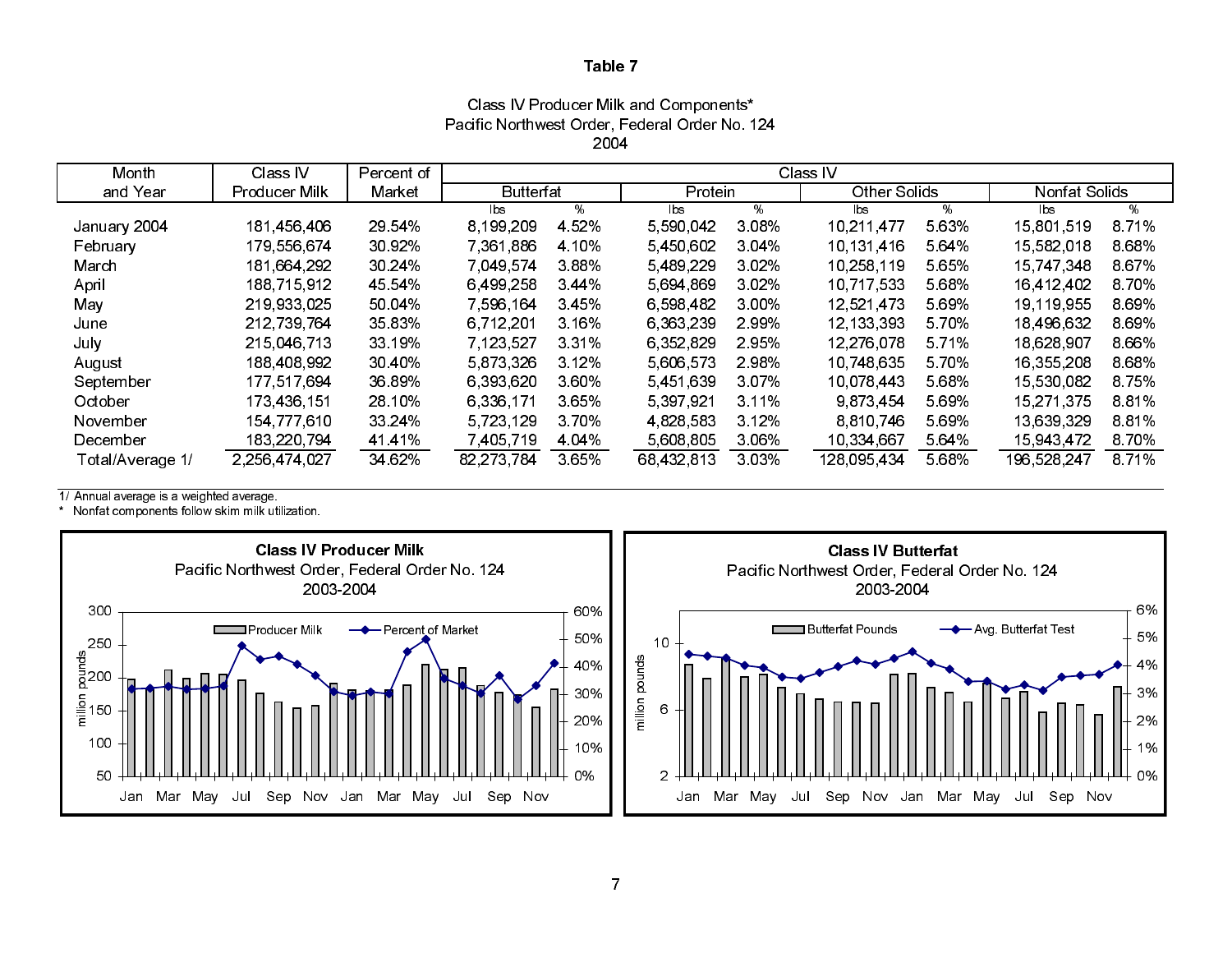### Total Producer Milk and Components\* Pacific Northwest Order, Federal Order No. 124 2004

| Month            |                | Total         | Percent of | Total                       |         |              |         |                          |       |              |         |
|------------------|----------------|---------------|------------|-----------------------------|---------|--------------|---------|--------------------------|-------|--------------|---------|
| and Year         |                | Producer Milk | Market     | Protein<br><b>Butterfat</b> |         | Other Solids |         | Nonfat Solids            |       |              |         |
|                  |                |               |            | lbs.                        | %       | ⊺bs          | %       | $\overline{\mathsf{bs}}$ | ℅     | lbs.         | %       |
| January 2004     | 2/             | 614 176 073   | 100.00%    | 23,472,166                  | 382%    | 19 169 577   | 3 1 2%  | 34 866 790               | 5.68% | 54 036 367   | 8 8 0%  |
| February         | 2 <sub>l</sub> | 580 717 007   | 100.00%    | 21,792,759                  | 3.75%   | 17.832.467   | 3.07%   | 32 967 699               | 5.68% | 50,800,166   | 8.75%   |
| March            | 2/             | 600 834 267   | 100 00%    | 22 278 794                  | 3 7 1 % | 18.298.722   | 3.05%   | 34 075 909               | 5.67% | 52,374,631   | 8.72%   |
| April            | 2/             | 414 368 058   | 100.00%    | 15,033,990                  | 3.63%   | 12,503,715   | 3.02%   | 23 546 599               | 5.68% | 36.050.314   | 8.70%   |
| May              | 21             | 439 531 111   | 100.00%    | 15,700,606                  | 357%    | 13,217,008   | 3.01%   | 25.052.574               | 5.70% | 38,269,582   | 8.71%   |
| June             | 2 <sup>1</sup> | 593 694 655   | 100.00%    | 21,308,622                  | 3 5 9 % | 17,715,473   | 2.98%   | 33,805,711               | 5.69% | 51,521,184   | 8.68%   |
| July             | 2/             | 647 997 621   | 100.00%    | 23,232,971                  | 3 5 9 % | 19,168,085   | 2.96%   | 37.017.220               | 5.71% | 56, 185, 305 | 8 6 7%  |
| August           | 21             | 619,800,378   | 100.00%    | 22 314 756                  | 360%    | 18,456,967   | 2.98%   | 35,332,493               | 5.70% | 53,789,460   | 8.68%   |
| September        | 2/             | 481,232,360   | 100.00%    | 17,733,340                  | 368%    | 14 840 066   | 3.08%   | 27 394 390               | 5.69% | 42.234.456   | 8.78%   |
| October          | 2 <sup>1</sup> | 617,207,024   | 100.00%    | 22,977,540                  | 372%    | 19 368 524   | 3 14%   | 35 216 248               | 5.71% | 54 584 772   | 884%    |
| November         | 2 <sup>1</sup> | 465 654 495   | 100 00%    | 17,655,703                  | 3 7 9 % | 14 646 100   | 3.15%   | 26 531 854               | 5.70% | 41 177 954   | 884%    |
| December         | 2/             | 442 476 841   | 100 00%    | 16 416 936                  | 371%    | 13,690,411   | 3.09%   | 25,079,917               | 5.67% | 38 770 328   | 8.76%   |
| Total/Average 1/ |                | 6,517,689,890 | 100 00%    | 239,918,183                 | 3.68%   | 198 907 115  | 3 0 5 % | 370 887 404              | 5.69% | 569,794,519  | 8 7 4 % |

 $\overline{1/2}$ Annual average is a weighted average.

2/ Eligible milk and producers not pooled in indicated months: January through December.

 $^\star$ Nonfat components follow skim milk utilization.

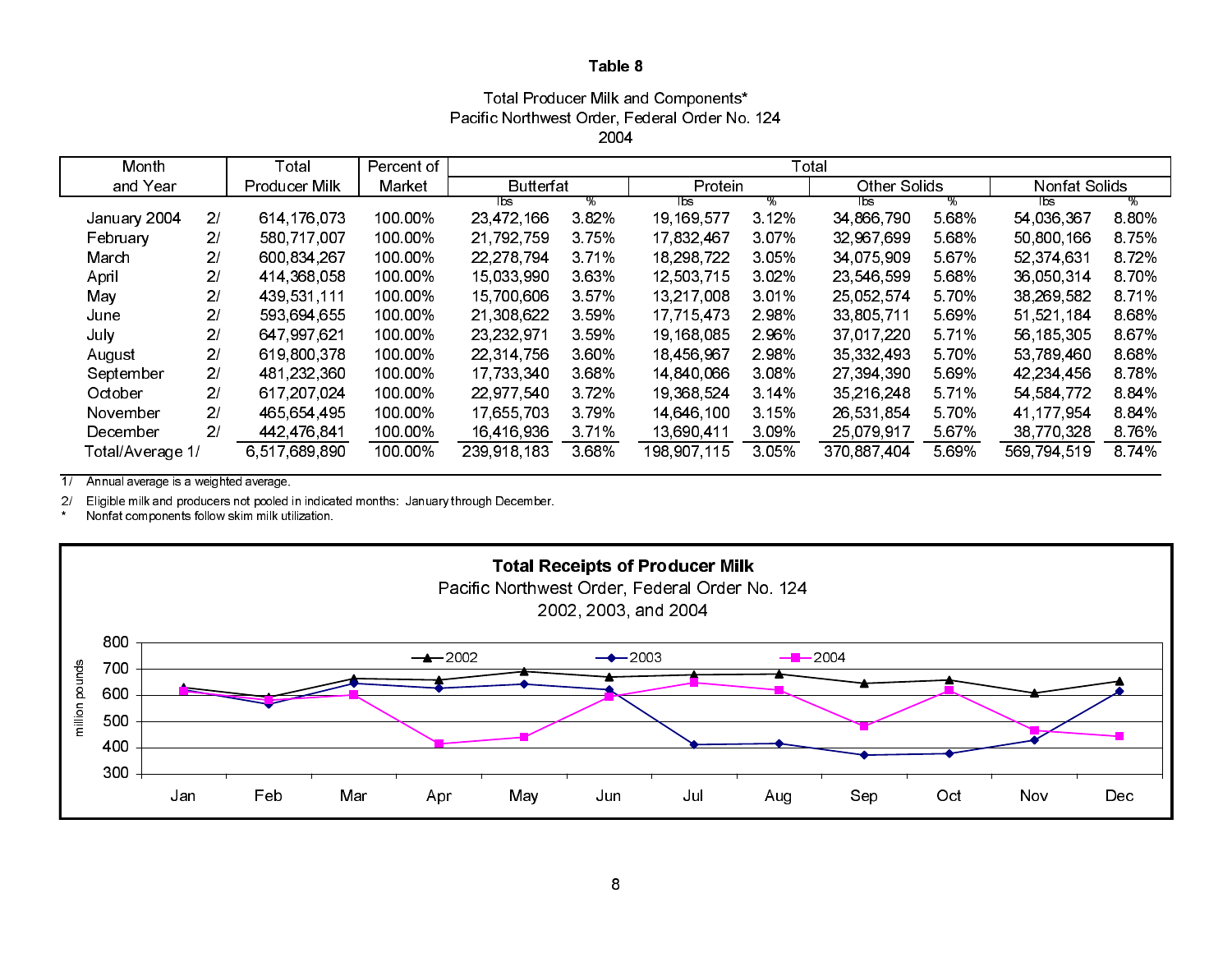### Total Producer Milk by Class Pacific Northwest Order, Federal Order No. 124 2004

| Month            |    |                      |                  | Total        |                        |               |
|------------------|----|----------------------|------------------|--------------|------------------------|---------------|
| and Year         |    | <b>Producer Milk</b> | Class I          | Class II     | Class III              | Class IV      |
|                  |    | lbs                  | lbs.             | bs           | $\mathsf{b}\mathsf{s}$ | lbs           |
| January 2004     | 1/ | 614 176 073          | 185 087 040      | 36,758,185   | 210 874 442            | 181 456 406   |
| February         | 1/ | 580,717,007          | 164 584 925      | 34,320,400   | 202,255,008            | 179,556,674   |
| March            | 1/ | 600 834 267          | 189 930 320      | 41,762,725   | 187,476,930            | 181,664,292   |
| April            | 11 | 414,368,058          | 179 162 560      | 34,583,442   | 11,906,144             | 188,715,912   |
| May              | 1/ | 439 531 111          | 168 811 252      | 38,582,661   | 12.204.173             | 219 933 025   |
| June             | 1/ | 593,694,655          | 164 462 589      | 40,996,559   | 175 495 743            | 212,739,764   |
| July             | 1/ | 647 997 621          | 173 345 926      | 45,732,535   | 213,872,447            | 215,046,713   |
| August           | 11 | 619 800 378          | 176, 297, 263    | 42 758 887   | 212 335 236            | 188,408,992   |
| September        | 1/ | 481,232,360          | 182,378,520      | 36,700,704   | 84,635,442             | 177,517,694   |
| October          | 1/ | 617 207 024          | 184 876 568      | 39, 258, 177 | 219,636,128            | 173 436 151   |
| November         | 11 | 465,654,495          | 194 094 002      | 38,372,805   | 78,410,078             | 154 777 610   |
| December         | 1/ | 442,476,841          | 190 432 216      | 33,597,257   | 35,226,574             | 183,220,794   |
| Total            |    | 6,517,689,890        | 2, 153, 463, 181 | 463,424,337  | 1.644.328.345          | 2,256,474,027 |
| Percent of Total |    | 100.00%              | 33 04%           | 7.11%        | 25 23%                 | 34 62%        |

1/ Eligible milk and producers not pooled in indicated months: January through December.

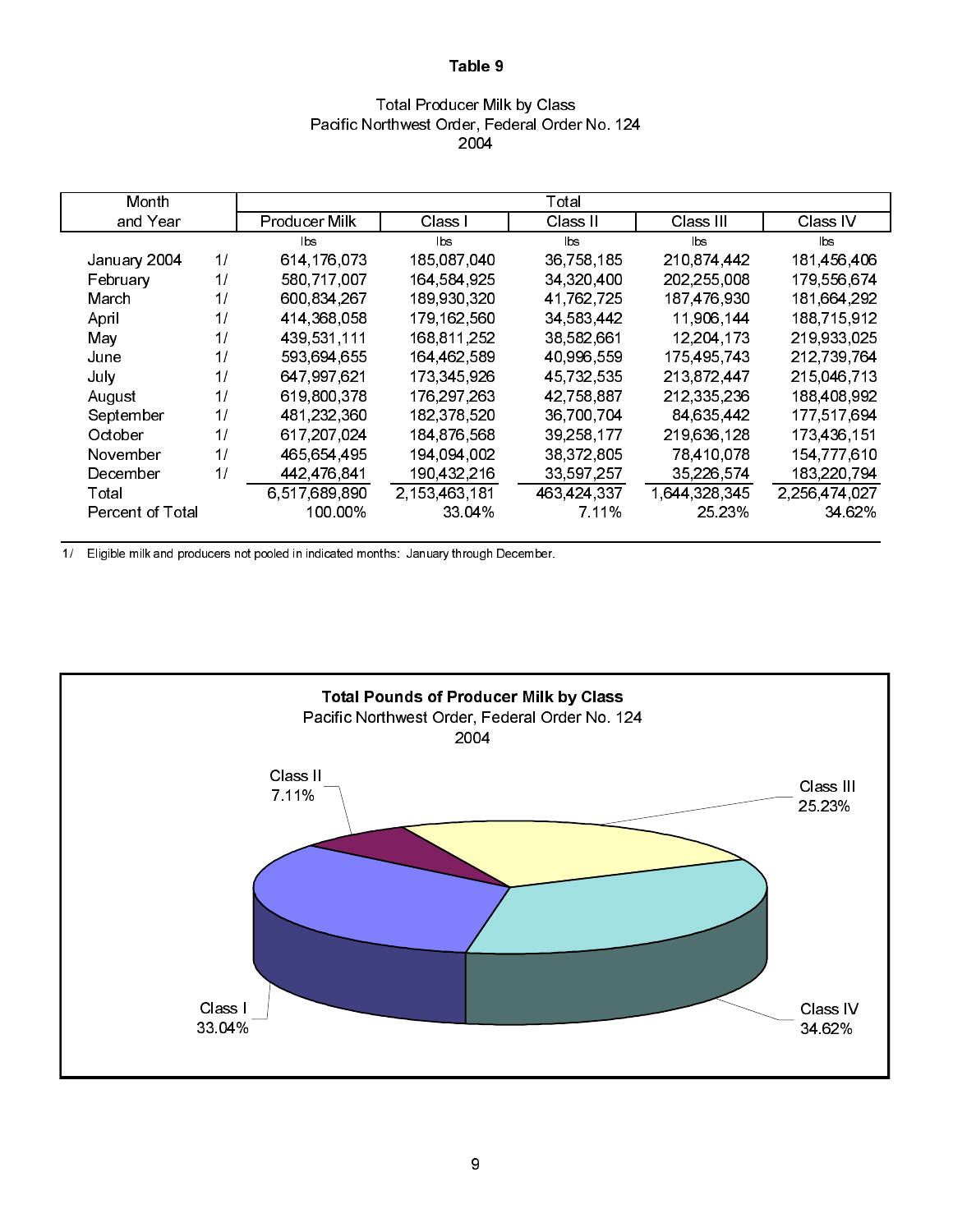### Total Butterfat Pounds by Class Pacific Northwest Order, Federal Order No. 124 2004

| Month            | Total       |            | <b>Butterfat</b> |            |                |
|------------------|-------------|------------|------------------|------------|----------------|
| and Year         | Butterfat   | Class I    | Class II         | Class III  | Class IV       |
|                  | lbs         | lbs        | <b>bs</b>        | lbs        | $\mathsf{lbs}$ |
| January 2004     | 23,472,166  | 3 365 927  | 3 646 349        | 8,260,681  | 8,199,209      |
| February         | 21,792,759  | 2,948,632  | 3,606,880        | 7.875,361  | 7,361,886      |
| March            | 22,278,794  | 3 472 528  | 4,211,296        | 7,545,396  | 7.049.574      |
| April            | 15,033,990  | 3,199,121  | 4,003,878        | 1,331,733  | 6,499,258      |
| May              | 15,700,606  | 3,003,600  | 3,749,103        | 1,351,739  | 7,596,164      |
| June             | 21,308,622  | 3 049 058  | 4 237 928        | 7 309 435  | 6,712,201      |
| July             | 23,232,971  | 3.233.594  | 4 4 0 8 4 2 7    | 8 467 423  | 7 123 527      |
| August           | 22,314,756  | 3,233,987  | 4.721.003        | 8,486,440  | 5 873 326      |
| September        | 17,733,340  | 3,309,207  | 3.982.710        | 4,047,803  | 6,393,620      |
| October          | 22,977,540  | 3,419,799  | 4,020,100        | 9,201,470  | 6,336,171      |
| November         | 17,655,703  | 3,823,533  | 4 300 901        | 3,808,140  | 5,723,129      |
| December         | 16,416,936  | 3,741,460  | 3,610,107        | 1,659,650  | 7,405,719      |
| Total            | 239,918,183 | 39,800,446 | 48,498,682       | 69 345 271 | 82,273,784     |
| Percent of Total | 100.00%     | 16.59%     | 20 21%           | 28.90%     | 34 29%         |

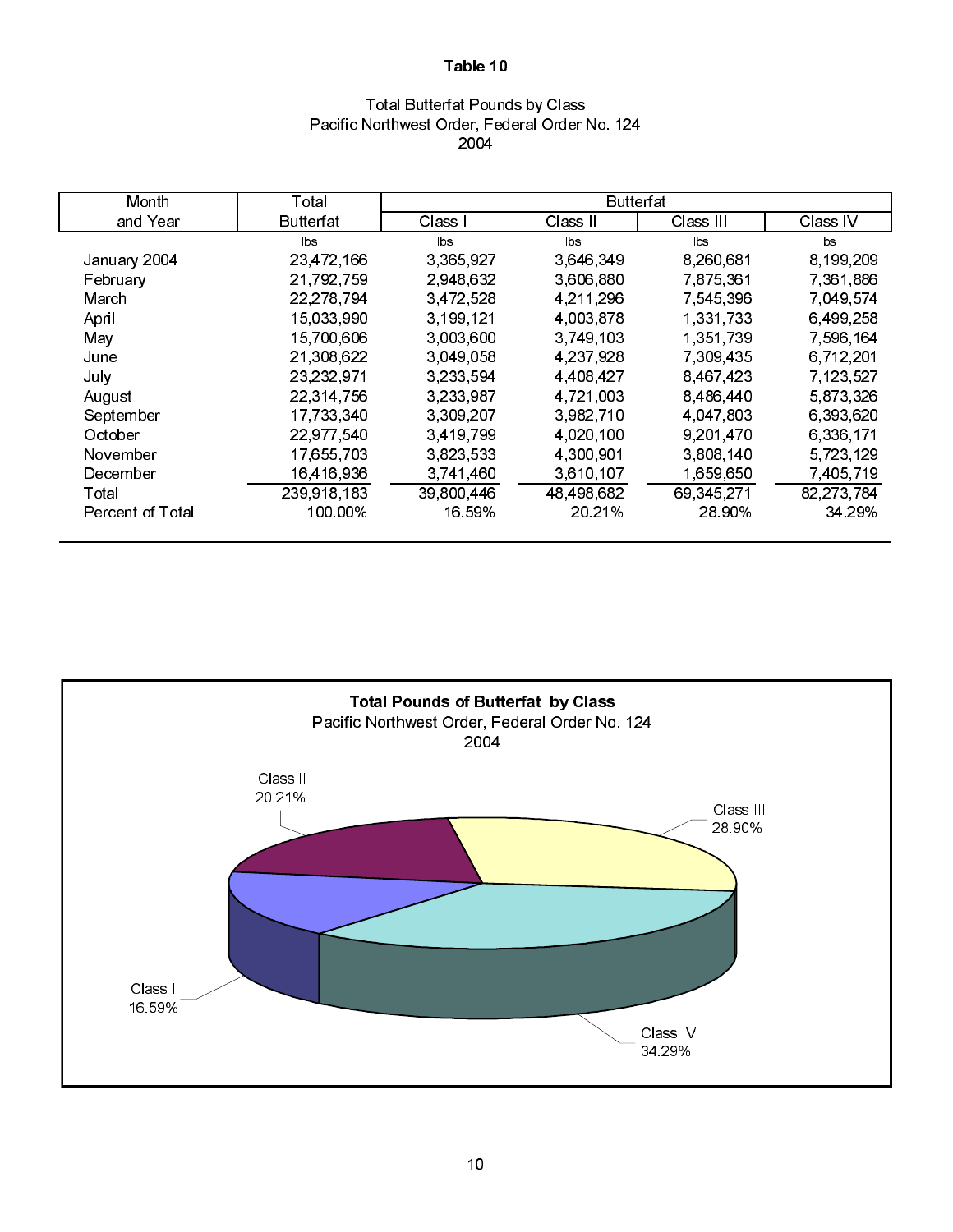### Total Skim Pounds by Class Pacific Northwest Order, Federal Order No. 124 2004

| Month            | Total         |               | <b>Skim</b> |               |               |
|------------------|---------------|---------------|-------------|---------------|---------------|
| and Year         | Skim          | Class I       | Class II    | Class III     | Class IV      |
|                  | lbs.          | lbs           | lbs         | lbs.          | lbs           |
| January 2004     | 590,703,907   | 181,721,113   | 33,111,836  | 202,613,761   | 173,257,197   |
| February         | 558,924,248   | 161,636,293   | 30,713,520  | 194, 379, 647 | 172, 194, 788 |
| March            | 578 555 473   | 186 457 792   | 37,551,429  | 179,931,534   | 174,614,718   |
| April            | 399 334 068   | 175 963 439   | 30,579,564  | 10 574 411    | 182 216 654   |
| May              | 423,830,505   | 165 807 652   | 34,833,558  | 10,852,434    | 212,336,861   |
| June             | 572,386,033   | 161 413 531   | 36 758 631  | 168,186,308   | 206 027 563   |
| July             | 624,764,650   | 170,112,332   | 41,324,108  | 205,405,024   | 207,923,186   |
| August           | 597,485,622   | 173,063,276   | 38,037,884  | 203,848,796   | 182,535,666   |
| September        | 463,499,020   | 179,069,313   | 32,717,994  | 80,587,639    | 171,124,074   |
| October          | 594,229,484   | 181,456,769   | 35,238,077  | 210.434.658   | 167,099,980   |
| November         | 447,998,792   | 190,270,469   | 34,071,904  | 74,601,938    | 149 054 481   |
| December         | 426,059,905   | 186,690,756   | 29,987,150  | 33,566,924    | 175,815,075   |
| Total            | 6,277,771,707 | 2,113,662,735 | 414,925,655 | 1,574,983,074 | 2,174,200,243 |
| Percent of Total | 100.00%       | 33 67%        | 6.61%       | 25.09%        | 34 63%        |

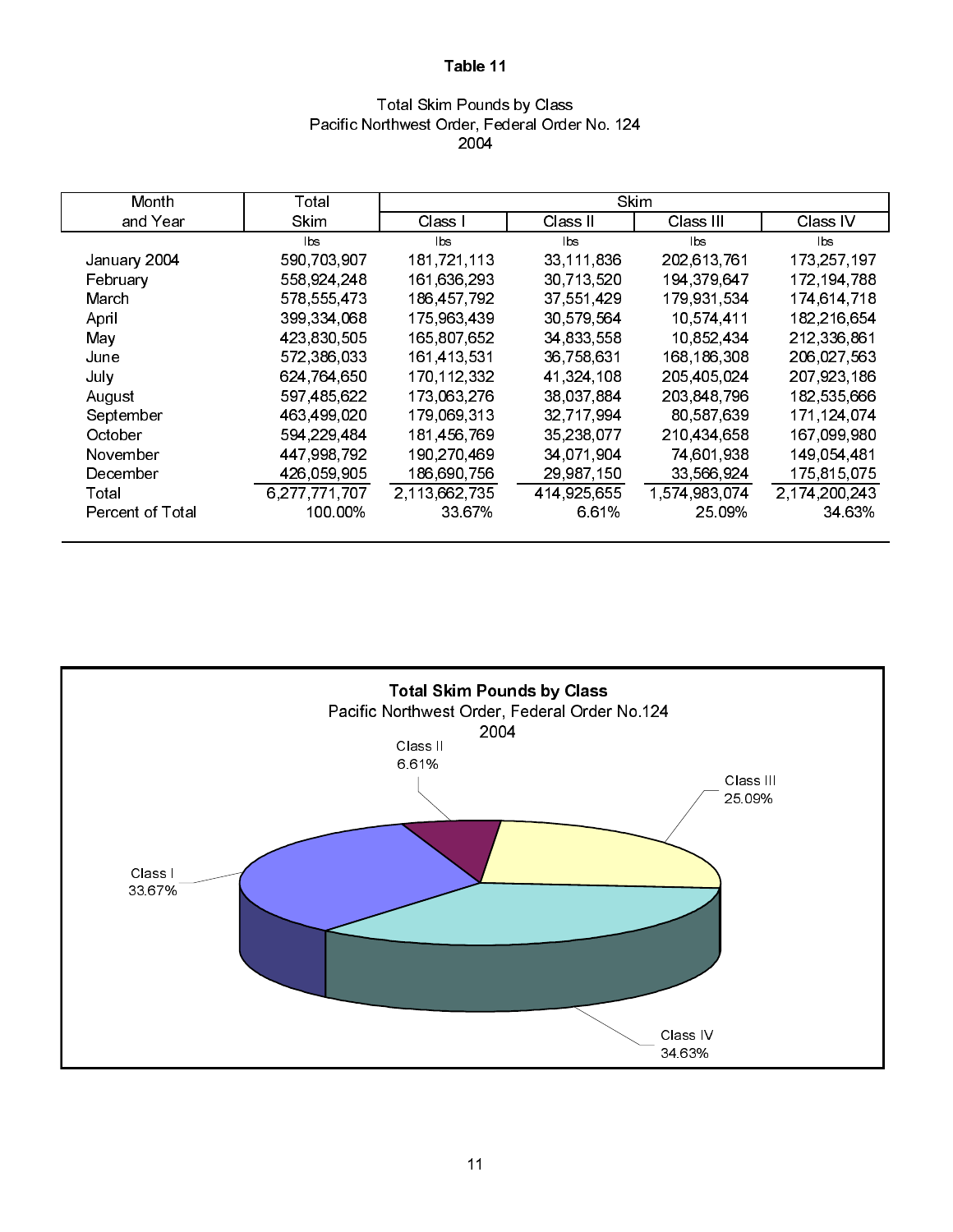Number of Producers and Milk Production by County Pacific Northwest Order, Federal Order No. 124 2004

| State<br>County/Region       |                 | January                 |                 | February                |                 | March                   |                 | April                   |                 | May                     |                         | June                    |
|------------------------------|-----------------|-------------------------|-----------------|-------------------------|-----------------|-------------------------|-----------------|-------------------------|-----------------|-------------------------|-------------------------|-------------------------|
|                              | No. of<br>Prod. | Producer Milk<br>Pounds | No. of<br>Prod. | Producer Milk<br>Pounds | No. of<br>Prod  | Producer Milk<br>Pounds | No. of<br>Prod. | Producer Milk<br>Pounds | No. of<br>Prod. | Producer Milk<br>Pounds | No of<br>Prod.          | Producer Milk<br>Pounds |
| California                   |                 |                         |                 |                         |                 |                         |                 |                         |                 |                         |                         |                         |
| Del Norte & Siskiyou         | 6               | 3,963,260               | 6               | 3,864,461               | 6               | 4,214,338               | 6               | 4, 161, 588             | 6               | 4,289,425               | 6                       | 4,195,880               |
| California Total             | 6               | 3 963 260               | 6               | 3 864 461               | 6               | 4 214 338               | 6               | 4 161 588               | 6               | 4.289.425               | 6                       | 4 195 880               |
| Idaho                        |                 |                         |                 |                         |                 |                         |                 |                         |                 |                         |                         |                         |
| Bonner & Boundary            | 5               | 656,986                 | 5               | 572,329                 | 5               | 664,279                 | 5               | 635,843                 | 5               | 704,861                 | 5                       | 721 303                 |
| Idaho & Latah 1/             | 6               | 1884877                 | 6               | 2,029,840               | 5               | 668 921                 | 5               | 708,211                 | 5               | 744 511                 | 5                       | 691,244                 |
| Southern Idaho               | 1/              | 1/                      | 1/              | 1/                      | 0               | 0                       | 21              | 4,205,687               | 23              | 13,087,871              | 24                      | 12,247,031              |
| Idaho Total                  | 11              | 2,541,863               | $\overline{11}$ | 2,602,169               | $\overline{10}$ | 1,333,200               | $\overline{31}$ | 5 549 741               | 33              | 14,537,243              | 34                      | 13,659,578              |
| Oregon                       |                 |                         |                 |                         |                 |                         |                 |                         |                 |                         |                         |                         |
| Benton & Lincoln             | 7               | 4 197 944               | 7               | 4 092 653               | 7               | 4,368,699               | 6               | 4.237.554               | 6               | 4 339 099               | 7                       | 4,262,296               |
| Clackamas & Multnomah        | 12              | 1,608,805               | 12              | 1,457,063               | 12              | 1,686,489               | 12              | 1,650,986               | 12              | 1,663,765               | 12                      | 1,596,804               |
| Clatsop                      | $\overline{4}$  | 749,616                 | $\overline{4}$  | 798,721                 | 4               | 1 127 868               | 0               | 0                       | 0               | <sup>0</sup>            | $\overline{\mathbf{4}}$ | 1,594,082               |
| Coos & Curry                 | 20              | 2,876,865               | 9               | 1,314,144               | 9               | 1,452,196               | 9               | 1 472 470               | 20              | 3 573 883               | 20                      | 3,370,335               |
| <b>Crook &amp; Deschutes</b> | 7               | 972,045                 | 7               | 990,660                 | $\overline{7}$  | 1,032,300               | 7               | 1.113,633               | 7               | 1.115,280               | 8                       | 1.159,621               |
| Josephine                    | 6               | 2,770,464               | 5               | 1,806,550               | 5               | 1,929,313               | 5               | 1,834,586               | 4               | 1,660,500               | 4                       | 1,552,089               |
| Klamath & Jackson            | 11              | 9,247,584               | 10              | 8,626,570               | 10              | 9 168 904               | 11              | 9.170,544               | 11              | 9 447 607               | 11                      | 9,211,880               |
| Lane                         | 6               | 4,868,006               | 6               | 4 671 443               | 6               | 4 975 066               | 6               | 4,895,204               | 6               | 5 141 993               | 6                       | 4 444 975               |
| Linn                         | 9               | 5,620,312               | 9               | 5,536,826               | 9               | 5,905,561               | 9               | 6,014,314               | 9               | 6,224,126               | 9                       | 5,988,673               |
| Malheur 2/                   |                 |                         |                 |                         |                 |                         | 8               | 1,738,963               | 8               | 1808 428                | 9                       | 6.718.361               |
| Marion                       | 34              | 28, 161, 734            | 34              | 26,981,588              | 34              | 29,495,641              | 34              | 28, 278, 599            | 34              | 29,410,752              | 34                      | 28,506,991              |
| Morrow & Umatilla            | 5               | 41,556,663              | 5               | 40,401,310              | 3               | 17,344,601              | 2/              | 21                      | 2/              | 2/                      | 2/                      | 2 <sub>l</sub>          |
| Polk                         | 4               | 8,025,680               | 4               | 7,658,589               | 4               | 8,308,292               | 4               | 8,084,095               | 4               | 8,495,865               | $\overline{\mathbf{4}}$ | 8,304,070               |
| Tillamook                    | 134             | 44 526 860              | 134             | 42,256,169              | 135             | 46,297,885              | 0               | 0                       | 0               | 0                       | 134                     | 45,180,615              |
| Washington                   | 22              | 6,710,261               | 22              | 6,673,980               | 22              | 7,051,662               | 20              | 6,616,719               | 20              | 6.917.784               | 21                      | 6,488,509               |
| Yamhill                      |                 | 7,613,319               | $\overline{7}$  | 7,174,151               | 7               | 7,516,255               |                 | 7,228,646               | 7               | 7,502,396               |                         | 7,273,924               |
| Oregon Total                 | 288             | 169 506 158             | 275             | 160 440 417             | 274             | 147,660,732             | 138             | 82,336,313              | 148             | 87, 301, 478            | 290                     | 135,653,225             |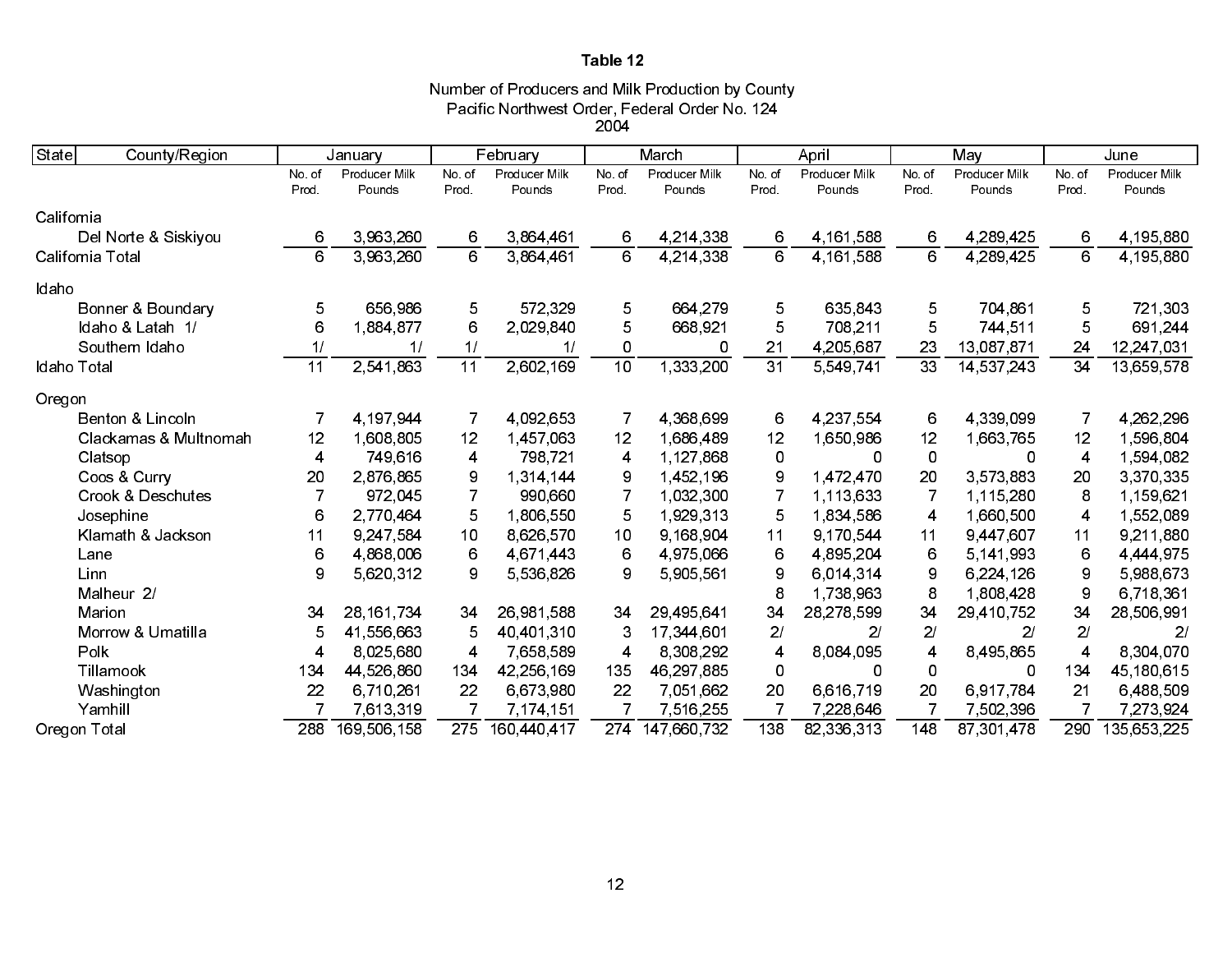### Table 12 (Continued)

Pacific Northwest Order, Federal Order No. 124 Number of Producers and Milk Production by County

2004

| State<br>County/Region      |       | January       |                         | February      |        | March           |       | April           |        | May             |        | June          |
|-----------------------------|-------|---------------|-------------------------|---------------|--------|-----------------|-------|-----------------|--------|-----------------|--------|---------------|
|                             | No.of | Producer Milk | No. of                  | Producer Milk | No. of | Producer Milk   | No.of | Producer Milk   | No. of | Producer Milk   | No. of | Producer Milk |
|                             | Prod. | Pounds        | Prod.                   | Pounds        | Prod   | Pounds          | Prod. | Pounds          | Prod.  | Pounds          | Prod.  | Pounds        |
| Washington                  |       |               |                         |               |        |                 |       |                 |        |                 |        |               |
| Adams & Whitman             | 8     | 9.293.924     | 8                       | 8,715,770     | 8      | 9,610,378       | 8     | 9,476,139       | 7      | 9,882,316       | 11     | 12,215,081    |
| <b>Benton</b>               | 3     | 2,816,262     | 3                       | 2,605,088     | 3      | 2 874 056       | 3/    | 3/              | 3/     | 3/              | 3/     | 3/            |
| Clallam                     | 5     | 1,421,817     | 5                       | 1,335,355     | 5      | 1,416,241       | 5     | 1,432,017       | 5      | 1,503,160       | 5      | 1,432,598     |
| Clark                       | 11    | 7,609,941     | 11                      | 7,222,677     | 11     | 7,830,414       | 11    | 7 438 489       | 11     | 7,685,125       | 10     | 7,380,656     |
| Cowlitz                     | 3     | 1,142,306     | 3                       | 1,080,307     | 3      | 1,158,102       | 3     | 1,148,953       | 3      | 1,149,104       | 3      | 1,066,402     |
| Franklin                    | 12    | 17.468.279    | 12                      | 16.264.899    | 12     | 17.768.972      | 12    | 17 799 664      | 11     | 18,606,210      | 8      | 15,598,812    |
| <b>Grant &amp; Kittitas</b> | 28    | 23,709,973    | 28                      | 22,891,512    | 28     | 25,180,728      | 28    | 23,595,531      | 28     | 24,467,627      | 27     | 23, 192, 881  |
| Grays Harbor                | 12    | 4 805 344     | 12                      | 4,536,680     | 13     | 5,008,221       | 13    | 4,838,465       | 13     | 5, 114, 251     | 13     | 4,859,337     |
| Island                      | 4     | 2,211,484     | 4                       | 2,101,072     | 4      | 2,312,224       | 4     | 2,167,436       | 4      | 2,306,213       | 4      | 2,209,363     |
| Jefferson                   | 3     | 297,090       | 3                       | 267.145       | 3      | 339,319         | 3     | 360,938         | 3      | 365 174         | 3      | 330,005       |
| King                        | 37    | 18,144,008    | 36                      | 16,822,809    | 36     | 18,254,228      | 36    | 17,911,410      | 36     | 18,553,799      | 35     | 17,794,296    |
| Klickitat 3/                | 3     | 944 829       | 3                       | 936,809       | 3      | 907.197         | 4     | 1.077,070       | 4      | 1,153,647       | 5      | 2,496,951     |
| Lewis                       | 38    | 13,783,628    | 37                      | 12,893,129    | 37     | 14,093,499      | 37    | 13,755,804      | 37     | 13,912,260      | 39     | 13,598,000    |
| Lincoln & Spokane           | 16    | 2,868,252     | 16                      | 2,694,732     | 15     | 2,719,513       | 15    | 2,722,318       | 15     | 2877.587        | 14     | 2,699,185     |
| Pacific                     | 10    | 3,005,962     | 10                      | 2,915,209     | 10     | 3,129,526       | 10    | 3,040,106       | 9      | 3,176,676       | 9      | 3,101,726     |
| Pierce                      | 10    | 6.210.623     | 10                      | 5 974 297     | 10     | 6,516,652       | 10    | 6,360,232       | 10     | 6,443,185       | 10     | 6,277,750     |
| Skagit                      | 50    | 30 480 940    | 49                      | 28,849,956    | 49     | 30,912,172      | 49    | 30, 193, 123    | 49     | 31,524,902      | 48     | 30,494,607    |
| Snohomish                   | 40    | 24,360,259    | 40                      | 22,998,248    | 39     | 24,575,598      | 39    | 23,559,194      | 38     | 24,058,584      | 38     | 23,295,118    |
| Stevens                     | 14    | 1,962,279     | 14                      | 1,870,339     | 14     | 2,017,183       | 14    | 2,021,797       | 14     | 2,130,013       | 14     | 1,878,890     |
| Thurston                    | 16    | 10,595,422    | 16                      | 10,034,263    | 15     | 10,287,087      | 16    | 10.088.093      | 16     | 10.538.755      | 14     | 9,818,864     |
| Wahkiakum                   | 4     | 620,189       | $\overline{\mathbf{4}}$ | 609,657       | 4      | 644,686         | 4     | 748,906         | 4      | 852,261         | 4      | 782,493       |
| Whatcom                     | 179   | 106,692,315   | 177                     | 100,712,313   | 179    | 108 042 385     | 178   | 104 784 575     | 177    | 108 280 833     | 179    | 105 425 789   |
| Yakima                      | 70    | 147 720 666   | 70                      | 139,389,022   | 71     | 152,027,616     | 18    | 36,850,309      | 18     | 38,803,596      | 70     | 154, 242, 167 |
| Washington Total            | 576   | 438 165 792   | 571                     | 413,721,288   | 572    | 447,625,997     | 517   | 321 370 569     | 512    | 333, 385, 278   | 563    | 440 190 971   |
| <b>Total for Market</b>     | 881   | 614 177 073   | 863                     | 580,628,335   |        | 862 600 834 267 |       | 692 413 418 211 |        | 699 439 513 424 | 893    | 593,699,654   |

1/ Data for Southern Idaho was restricted in January and February 2004 and included with Idaho & Latah Counties, Idaho.

2/ Data for Umatilla County, Oregon, was restricted in May, June, September, November, and December 2004 and was included with Malheur County, Oregon. In June, data for Morrow County was also restricted and included with Malheur County.

3/ Data for Benton County, Washington, was restricted in May through December 2004 and included with Klickitat County, Washington.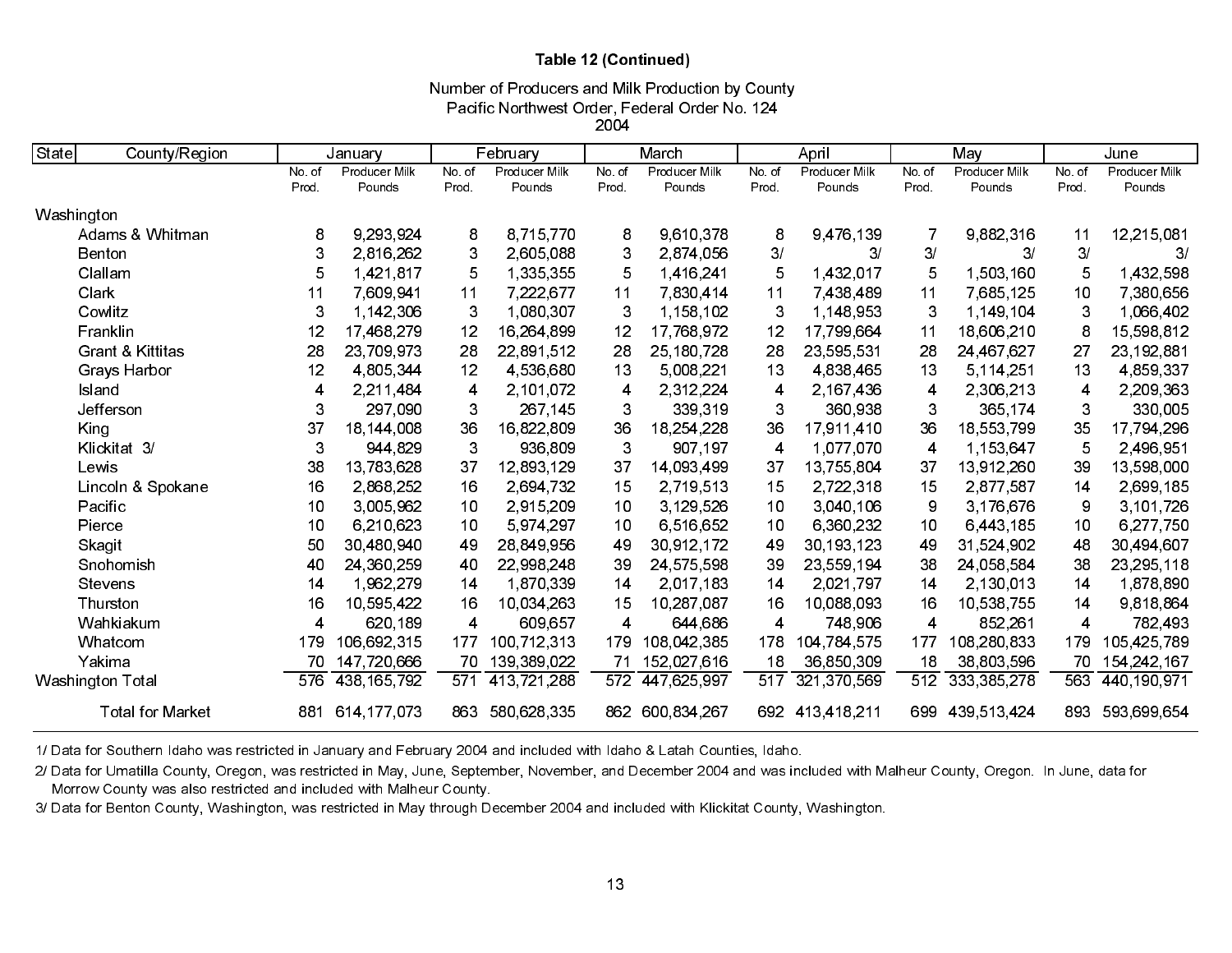# Table 12 (Continued)

### Number of Producers and Milk Production by County Pacific Northwest Order, Federal Order No. 124 2004

| <b>State</b><br>County/Region |                 | July          |        | August        |                         | September      |                 | October       |                 | November      |                 | December      |
|-------------------------------|-----------------|---------------|--------|---------------|-------------------------|----------------|-----------------|---------------|-----------------|---------------|-----------------|---------------|
|                               | No. of          | Producer Milk | No. of | Producer Milk | No. of                  | Producer Milk  | No.of           | Producer Milk | No. of          | Producer Milk | No of           | Producer Milk |
|                               | Prod.           | Pounds        | Prod.  | Pounds        | Prod.                   | Pounds         | Prod.           | Pounds        | Prod.           | Pounds        | Prod.           | Pounds        |
| California                    |                 |               |        |               |                         |                |                 |               |                 |               |                 |               |
| Del Norte & Siskiyou          | 6               | 4,271,965     | 6      | 4, 194, 115   | 6                       | 3,772,932      | 6               | 3,790,762     | 6               | 3,702,692     | 6               | 3,794,068     |
| California Total              | 6               | 4,271,965     | 6      | 4,194,115     | 6                       | 3,772,932      | 6               | 3,790,762     | 6               | 3 702 692     | 6               | 3,794,068     |
| Idaho                         |                 |               |        |               |                         |                |                 |               |                 |               |                 |               |
| Bonner & Boundary             | 5               | 732,359       | 5      | 674,991       | 5                       | 651,140        | 5               | 654,666       | 5               | 612,847       | 5               | 609,217       |
| Idaho & Latah 1/              | 5               | 698,613       | 5      | 734 291       | 5                       | 658.978        | 5               | 620,464       | 5               | 617,229       | 5               | 688,463       |
| Southern Idaho                | 25              | 12,201,192    | 25     | 12,261,281    | 26                      | 11,998,804     | 25              | 11,965,690    | 25              | 11,225,399    | 25              | 12,216,343    |
| Idaho Total                   | $\overline{35}$ | 13 632 164    | 35     | 13,670,563    | 36                      | 13,308,922     | $\overline{35}$ | 13,240,820    | $\overline{35}$ | 12,455,475    | $\overline{35}$ | 13,514,023    |
| Oregon                        |                 |               |        |               |                         |                |                 |               |                 |               |                 |               |
| Benton & Lincoln              | 6               | 3 908 457     | 6      | 3,775,586     | 6                       | 3,642,660      | 5               | 3,507,420     | 5               | 3,474,328     | 4               | 3,630,903     |
| Clackamas & Multnomah         | 12              | 1,609,662     | 11     | 1,529,223     | 11                      | 1,303,708      | 10              | 1,263,547     | 10              | 1,188,195     | 10              | 1,270,007     |
| Clatsop                       | 4               | 1,581,980     | 4      | 1,412,856     | $\overline{\mathbf{4}}$ | 1,298,442      | 6               | 1,423,560     | 6               | 1,297,899     | 0               | 0             |
| Coos & Curry                  | 20              | 3,425,013     | 20     | 3,351,452     | 20                      | 3 160 867      | 20              | 3,122,599     | 20              | 2 900 757     | 19              | 2,934,449     |
| <b>Crook &amp; Deschutes</b>  | 8               | 1,326,324     | 8      | 1,468,573     | 8                       | 1,357,041      | 8               | 1,330,738     | 8               | 1,232,782     | 8               | 1,246,283     |
| Josephine                     | 4               | 1,733,718     | 4      | 1,710,784     | $\overline{\mathbf{4}}$ | 1,692,896      | 4               | 1,703,456     | 4               | 1,599,074     | 4               | 1,728,823     |
| Klamath & Jackson             | 11              | 9,651,515     | 11     | 9,673,243     | 11                      | 9,156,132      | 11              | 9,355,075     | 10              | 8,860,036     | 11              | 9,303,146     |
| Lane                          | 6               | 4 695 015     | 6      | 4 744 376     | 6                       | 4,482,052      | 6               | 4 529 790     | 6               | 4 391 070     | 6               | 4 530 867     |
| Linn                          | 9               | 5 922 728     | 9      | 5,791,210     | 9                       | 5 621 867      | 10              | 5,760,546     | 10              | 5,678,015     | 10              | 6,136,534     |
| Malheur 2/                    | $\overline{7}$  | 1,279,206     | 7      | 1.240.489     | 8                       | 1.711.306      | 7               | 1,229,217     | 8               | 1,685,057     | 8               | 1,783,218     |
| Marion                        | 36              | 29,723,194    | 36     | 28,705,091    | 35                      | 27,589,121     | 34              | 27,413,641    | 34              | 26,382,445    | 34              | 27,905,109    |
| Morrow & Umatilla             | 5               | 47,866,649    | 4      | 32,461,921    | 2/                      | 2 <sup>1</sup> | 5               | 46,424,609    | 2/              | 21            | 2/              | 2/            |
| Polk                          | 4               | 7,969,438     | 4      | 7,949,959     | $\overline{\mathbf{4}}$ | 7,844,052      | 4               | 8 073 332     | 4               | 7 521 481     | 4               | 7,891,521     |
| Tillamook                     | 134             | 46,944,353    | 134    | 46.072.681    | 135                     | 44,016,045     | 133             | 44 474 132    | 133             | 42,238,789    | 0               | 0             |
| Washington                    | 20              | 6,439,558     | 20     | 6,650,746     | 20                      | 6,041,991      | 21              | 5,167,716     | 20              | 5,442,374     | 19              | 5,855,475     |
| Yamhill                       | 7               | 7,579,943     |        | 7,201,684     | 7                       | 6,953,106      | 7               | 7,234,879     |                 | 7,016,621     |                 | 7,542,784     |
| Oregon Total                  | 293             | 181,656,753   | 291    | 163,739,874   | 288                     | 125 871 286    | 291             | 172,014,257   | 285             | 120,908,923   | 144             | 81,759,119    |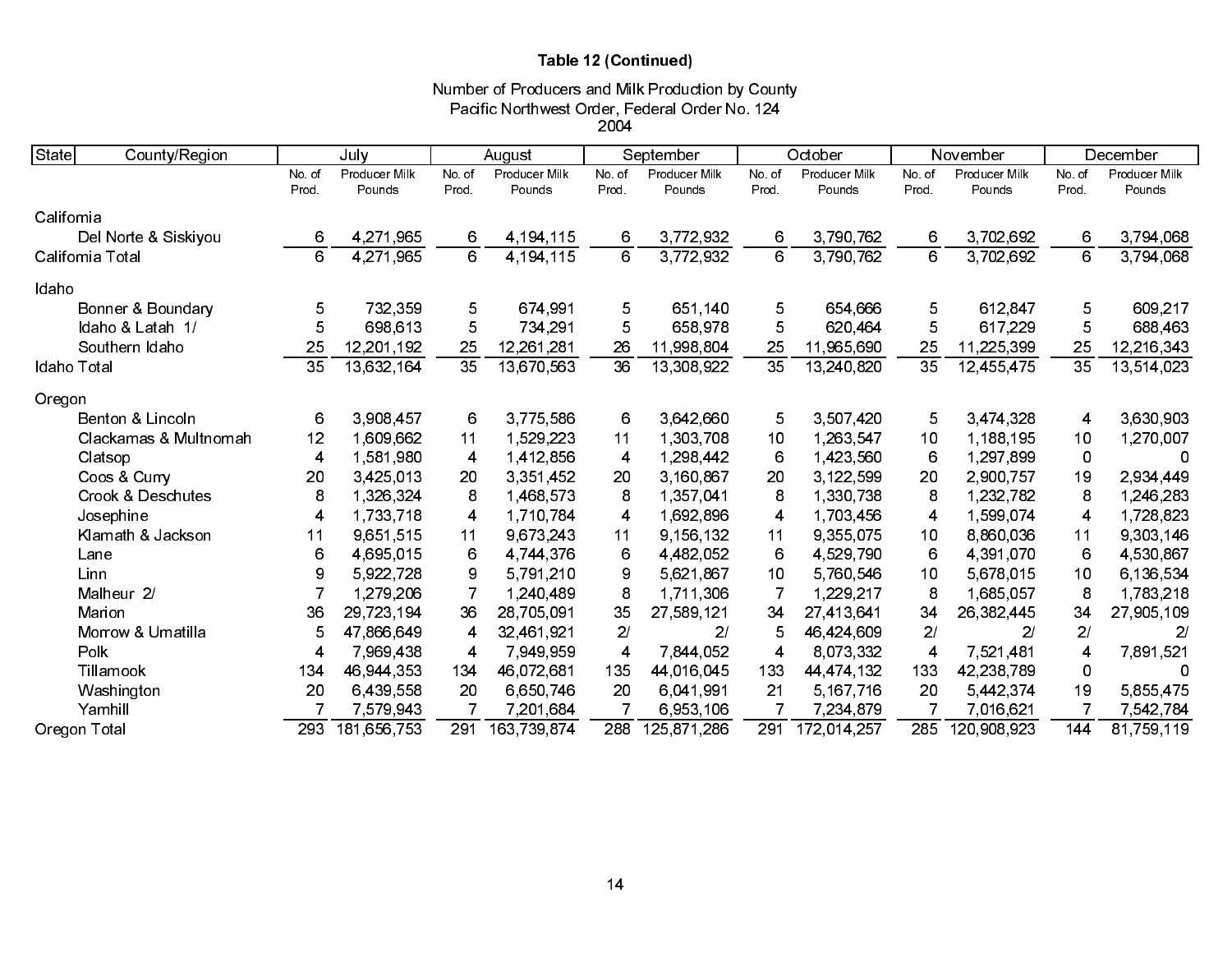### Table 12 (Continued)

Pacific Northwest Order, Federal Order No. 124 2004Number of Producers and Milk Production by County

| State<br>County/Region      |        | July          |              | August        |        | September     |       | October       |                | November      |       | December      |
|-----------------------------|--------|---------------|--------------|---------------|--------|---------------|-------|---------------|----------------|---------------|-------|---------------|
|                             | No. of | Producer Milk | No. of       | Producer Milk | No. of | Producer Milk | No of | Producer Milk | No. of         | Producer Milk | No of | Producer Milk |
|                             | Prod.  | Pounds        | Prod.        | Pounds        | Prod   | Pounds        | Prod. | Pounds        | Prod.          | Pounds        | Prod. | Pounds        |
| Washington                  |        |               |              |               |        |               |       |               |                |               |       |               |
| Adams & Whitman             | 11     | 12,431,748    | 11           | 11,841,294    | 11     | 12,296,105    | 11    | 12,554,712    | 11             | 12, 142, 731  | 11    | 12,982,833    |
| Benton                      | 3/     | 3/            | 3/           | 3/            | 3/     | 3/            | 3/    | 3/            | 3/             | 3/            | 3/    | 3/            |
| Clallam                     | 5      | 1,414,135     | 5            | 1,462,069     | 5      | 1,333,054     | 5     | 1,297,253     | 5              | 1,291,367     | 5     | 1,384,955     |
| Clark                       | 10     | 7,524,628     | 10           | 7,226,917     | 10     | 7,097,651     | 10    | 7,316,848     | 10             | 7 189 542     | 10    | 7,589,242     |
| Cowlitz                     | 3      | 1,065,138     | $\mathbf{3}$ | 1.047.816     | 3      | 1,055,447     | 3     | 995.985       | 3              | 1,023,897     | 3     | 1,121,119     |
| Franklin                    | 8      | 15,779,061    | 8            | 15,555,779    | 8      | 15,423,325    | 8     | 16,150,958    | 8              | 15,495,616    | 8     | 16,511,170    |
| <b>Grant &amp; Kittitas</b> | 27     | 23,326,451    | 27           | 22,901.415    | 27     | 22,496,192    | 27    | 22,515,759    | 28             | 21,489,483    | 27    | 22,726,162    |
| Grays Harbor                | 13     | 5,000,435     | 13           | 4,866,980     | 13     | 4 761 019     | 13    | 4.841.384     | 13             | 4 632 614     | 13    | 4,935,494     |
| Island                      | 4      | 2,139,451     | 3            | 2,056,253     | 3      | 1,937,940     | 3     | 1,969,089     | 3              | 1,951,830     | 3     | 2,156,192     |
| Jefferson                   | 3      | 328,179       | $\mathbf{3}$ | 279 354       | 3      | 270.064       | 3     | 282,850       | 3              | 254 877       | 3     | 228,349       |
| King                        | 35     | 18,046,822    | 35           | 17,797,278    | 35     | 16,951,793    | 35    | 16,916,644    | 35             | 16,403,836    | 35    | 17,715,318    |
| Klickitat 3/                | 5      | 2,530,837     | 5            | 2,514,069     | 4      | 976,700       | 5     | 2,545,108     | 4              | 1,047,418     | 4     | 1,099,145     |
| Lewis                       | 39     | 13 868 490    | 39           | 13,569,831    | 38     | 12.890.710    | 38    | 13,117,269    | 38             | 12,952,488    | 38    | 13,747,177    |
| Lincoln & Spokane           | 14     | 2,704,620     | 15           | 2,758,392     | 15     | 2,518,445     | 15    | 2,496,323     | 15             | 2 374 482     | 15    | 2,478,143     |
| Pacific                     | 9      | 3,077,611     | 9            | 3.139,602     | 9      | 2,981,400     | 9     | 2,877,943     | 9              | 2,760,449     | 10    | 2,920,536     |
| Pierce                      | 10     | 6,423,922     | 10           | 6 132 170     | 10     | 5,898,918     | 9     | 5,336,365     | 9              | 5.024,802     | 8     | 5,180,801     |
| Skagit                      | 48     | 30,624,936    | 48           | 29,606,360    | 47     | 27,463,826    | 46    | 27.741.237    | 46             | 26,769,256    | 46    | 28,406,255    |
| Snohomish                   | 38     | 23,476,140    | 38           | 22,612,228    | 38     | 21,525,624    | 38    | 21,822,065    | 38             | 21,220,364    | 37    | 22,547,480    |
| Stevens                     | 14     | 1,916,607     | 14           | 1,834,162     | 14     | 1,711,684     | 14    | 1,742,496     | 14             | 1,668,321     | 14    | 1,790,712     |
| Thurston                    | 13     | 10,279,570    | 13           | 10.200.514    | 12     | 9 638 664     | 12    | 9,473,254     | 12             | 9.160.859     | 12    | 9,827,661     |
| Wahkiakum                   | 4      | 769.984       | 4            | 791,895       | 4      | 753 970       | 4     | 752 124       | $\overline{4}$ | 689,552       | 4     | 747 423       |
| Whatcom                     | 180    | 107,085,199   | 177          | 100,306,880   | 178    | 98 933 362    | 180   | 99,930,569    | 178            | 97,480,928    | 178   | 103,203,129   |
| Yakima                      | 69     | 158 622 775   | 69           | 155 707 976   | 27     | 69,013,300    | 69    | 155,484,950   | 27             | 65,452,548    | 26    | 63, 235, 227  |
| Washington Total            | 562    | 448 436 739   | 559          | 434,209,234   | 514    | 337,929,193   | 557   | 428, 161, 185 | 513            | 328 477 260   | 510   | 342,534,523   |
| <b>Total for Market</b>     | 896    | 647 997 621   | 891          | 615 813 786   | 844    | 480 882 333   | 889   | 617 207 024   | 839            | 465 544 350   | 695   | 441,601,733   |

1/ Data for Southern Idaho was restricted in January and February 2004 and included with Idaho & Latah Counties, Idaho.

2/ Data for Umatilla County, Oregon, was restricted in May, June, September, November, and December 2004 and was included with Malheur County, Oregon. In June, data for Morrow County was also restricted and included with Malheur County.

3/ Data for Benton County, Washington, was restricted in May through December 2004 and included with Klickitat County, Washington.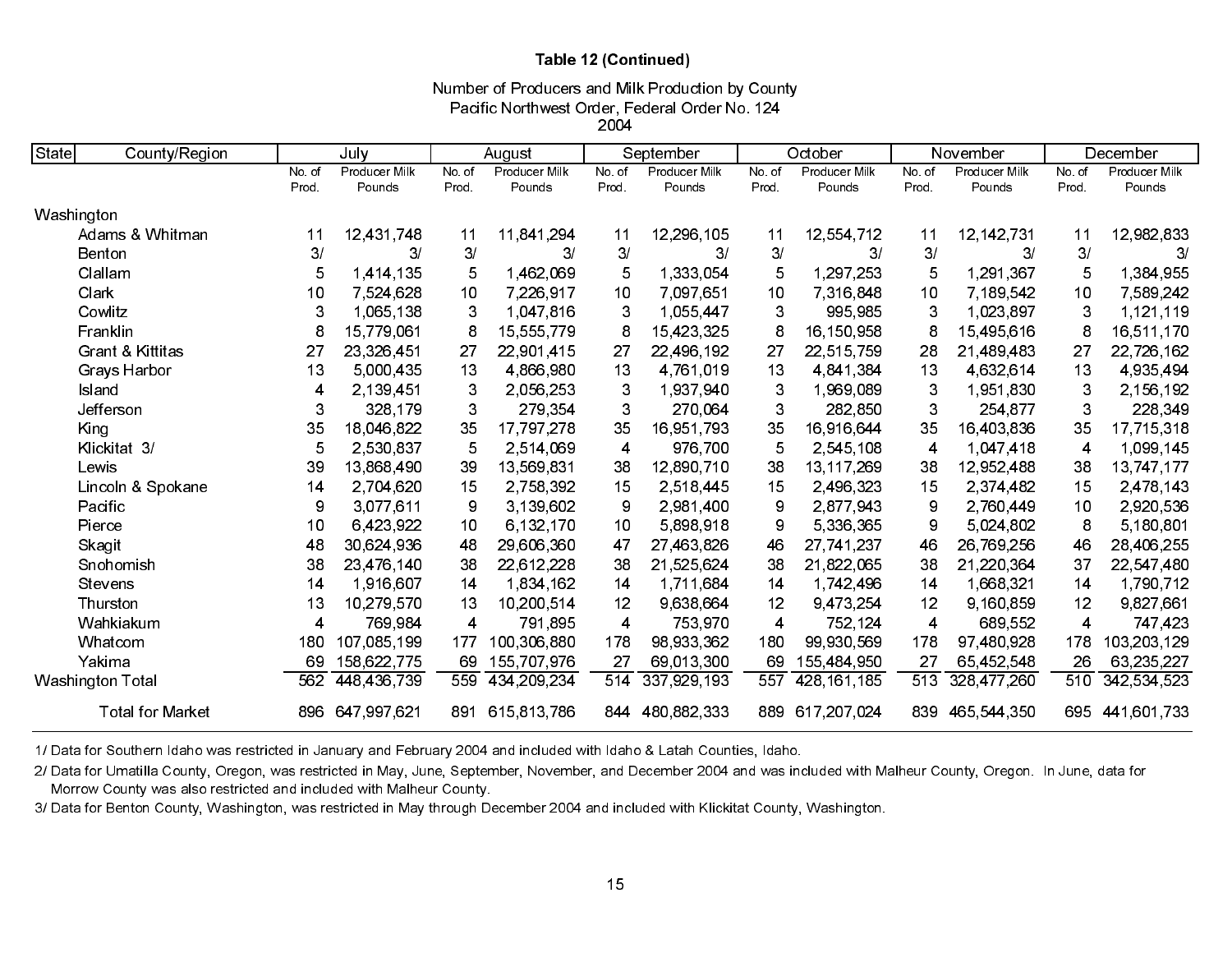| Class Prices Per Cwt for 3.5% Milk and Component Prices |
|---------------------------------------------------------|
| Pacific Northwest Order, Federal Order No. 124          |
| 2004                                                    |

| Month        | Class  | Class II | Class III | Class IV | Class I          |        |           | Class II                       | Class III |           |           | Class IV  |                                      |  |
|--------------|--------|----------|-----------|----------|------------------|--------|-----------|--------------------------------|-----------|-----------|-----------|-----------|--------------------------------------|--|
| and Year     |        |          |           |          | <b>Butterfat</b> | Skim   |           | <b>Butterfat Nonfat Solids</b> | Butterfat | Protein   |           |           | Other Solids Butterfat Nonfat Solids |  |
|              | \$/cwt | \$/cwt   | \$/cwt    | \$/cwt   | \$/ b            | \$/cwt | \$/ b     | \$/lb                          | \$/lb     | \$/lb     | \$/lb     | \$/lb     | \$/lb                                |  |
| January 2004 | 1375   | 11.67    | 11.61     | 10.97    | 13473            | 9 3 6  | 5048      | 0.7378                         | 4978      | 20875     | 0 0 2 1 7 | 14978     | 06595                                |  |
| February     | 13 49  | 12.90    | 11.89     | 12.21    | 15234            | 8.45   | 8588      | 0 7 3 6 7                      | 1.8518    | 1 7 9 1 1 | 0.0090    | 18518     | 06597                                |  |
| March        | 13 84  | 1479     | 14 49     | 14 10    | 17865            | 7 86   | 2.3883    | 0.7400                         | 2 3 8 1 3 | 2.0133    | 0.0234    | 2.3813    | 0.6634                               |  |
| April        | 15 54  | 15 21    | 1966      | 14 57    | 2 2 7 1 5        | 7 86   | 2 5083    | 0.7400                         | 2 5 0 1 3 | 3.4465    | 0.1042    | 2 5 0 1 3 | 0.6703                               |  |
| May          | 21 55  | 15 03    | 20 58     | 14 50    | 24627            | 13.40  | 2 4 3 5 2 | 07489                          | 24282     | 37639     | 0.1444    | 24282     | 0.6913                               |  |
| June         | 23 03  | 14 31    | 1768      | 1372     | 24770            | 14 88  | 2 1838    | 0.7678                         | 2.1768    | 3 1086    | 0 1339    | 2 1768    | 0.7026                               |  |
| July         | 1985   | 14 00    | 14 85     | 13 31    | 2 1 2 7 8        | 12.85  | 2 0 6 1 3 | 0.7811                         | 2 0 5 4 3 | 2 3 6 2 5 | 0.1048    | 2 0 5 4 3 | 0.7042                               |  |
| August       | 16 52  | 13 13    | 14 04     | 12.46    | 2.1142           | 945    | 1.8011    | 0.7856                         | 1 7941    | 24663     | 0.0676    | 1.7941    | 0.7112                               |  |
| September    | 1584   | 13.66    | 14 72     | 13.00    | 1.8080           | 986    | 1.9424    | 07900                          | 9354      | 2 5 4 3 1 | 0.0589    | 19354     | 0 7 1 6 7                            |  |
| October      | 16.68  | 13.57    | 14 16     | 1281     | 1.8905           | 10.43  | .9090     | 0.7933                         | 9020      | 2 3 8 1 4 | 0.0677    | 1.9020    | 0.7093                               |  |
| November     | 16 19  | 14 09    | 14 89     | 13 34    | 19478            | 9.71   | 2 0 5 5 9 | 0.7933                         | 2.0489    | 24297     | 0.0800    | 2 0 4 8 9 | 0.7098                               |  |
| December     | 16 33  | 13 98    | 16 14     | 1342     | 1 9024           | 10 02  | 2 04 36   | 0.7856                         | 2 0 3 6 6 | 28486     | 0.0858    | 2 0 3 6 6 | 07240                                |  |
| Average 1/   | 16.88  | 13.86    | 15 39     | 13.20    | 19716            | 10 34  | 2 0577    | 07667                          | 2 0 5 0 7 | 2 6035    | 0.0751    | 2 0 5 0 7 | 0 6 9 3 5                            |  |



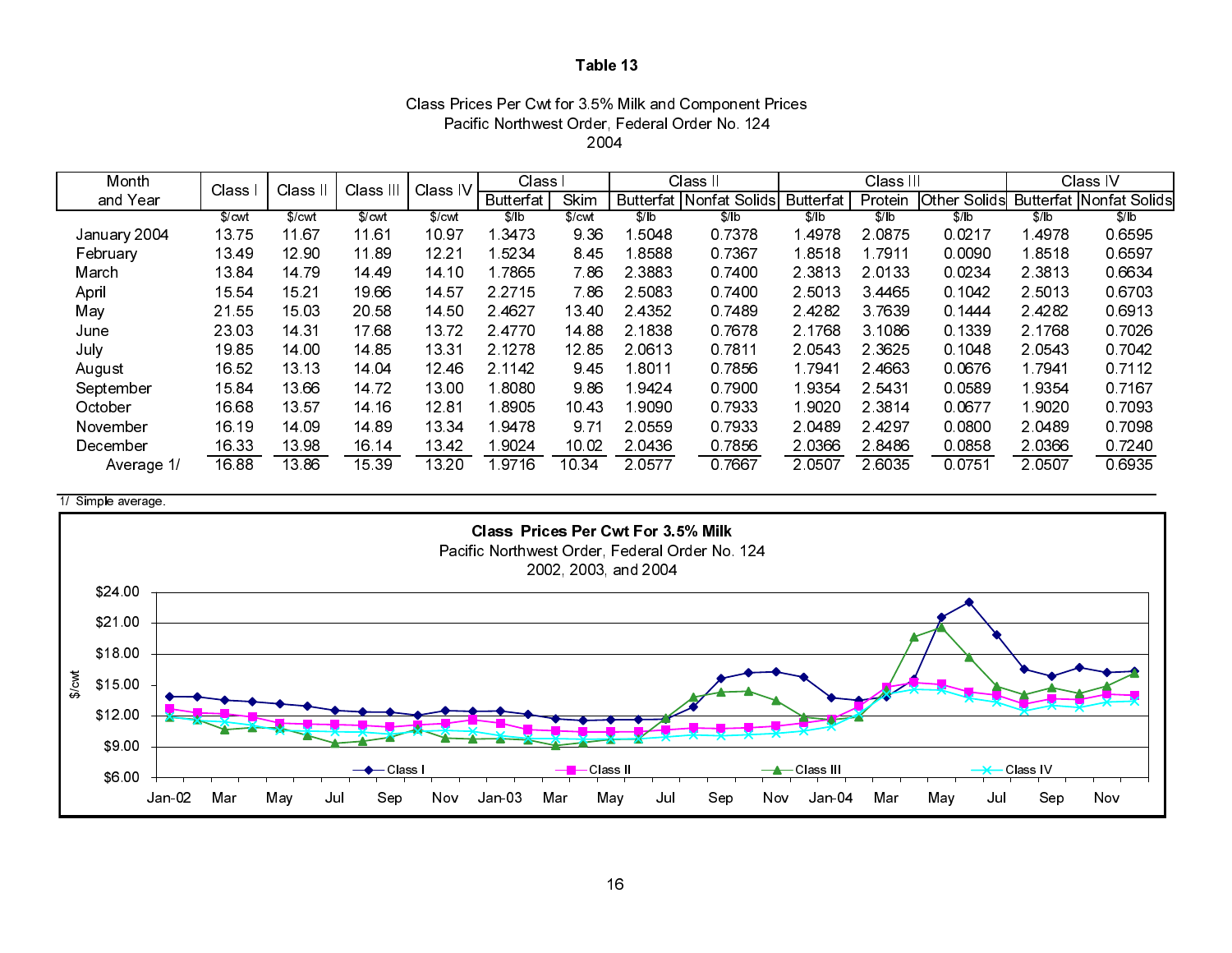### Producer Price Differentials, Component Prices, Statistical Uniform Prices and Blend Prices at Test Pacific Northwest Order, Federal Order No. 124 2004 1/

| Month        | <b>Producer Price</b> |                        | <b>Producer Component Prices</b> |                    | Statistical      | <b>Blend Price</b> |
|--------------|-----------------------|------------------------|----------------------------------|--------------------|------------------|--------------------|
| and Year     | <b>Differential</b>   | <b>Butterfat Price</b> | Protein Price                    | Other Solids Price | Uniform Price 3/ | at Test 4/         |
|              | \$/cut                | S/b                    | \$/lb                            | $$$ /lb            | \$/cut           | \$/cut             |
| January 2004 | 0.46                  | 4978                   | 2.0875                           | 0 0 2 1 7          | 12 07            | 1282               |
| February     | 0.78                  | 1.8518                 | 1.7911                           | 0.0090             | 12 67            | 13 28              |
| March        | 0.06                  | 2 3 8 1 3              | 20133                            | 0 0 2 3 4          | 14 55            | 15 15              |
| April        | (4.32)                | 2 5 0 1 3              | 3 4 4 6 5                        | 0 1042             | 15 34            | 15 75              |
| May          | (3.18)                | 24282                  | 3.7639                           | 0.1444             | 17.40            | 1764               |
| June         | (0.23)                | 2.1768                 | 3.1086                           | 0 1339             | 1745             | 1762               |
| July         | 0.89                  | 2.0543                 | 2.3625                           | 0.1048             | 15 74            | 1584               |
| August       | 0.11                  | 1.7941                 | 2.4663                           | 0 0 6 7 6          | 14 15            | 14 30              |
| September    | (0.28)                | 19354                  | 2 5 4 3 1                        | 0 0 5 8 9          | 14 44            | 15 03              |
| October      | 0.24                  | 19020                  | 2.3814                           | 0.0677             | 14 40            | 15 18              |
| November     | (0.14)                | 2.0489                 | 2.4297                           | 0.0800             | 14 75            | 15 73              |
| December     | (1.31)                | 2.0366                 | 28486                            | 0 0 8 5 8          | 14.83            | 15 55              |
| Average 2/   | (0.58)                | 2 0 5 0 7              | 2 6035                           | 0.0751             | 14.82            | 15 32              |

1/ See Table 13 for class price data for the Pacific Northwest Order.

2/ Simple average.

3/ Statistical Uniform Price = Class III Price + Producer Price Differential.

4/ Blend Price at Test = PPD + (Butterfat Price x Butterfat %) + (Protein Price x Protein %) + (Other Solids x Other Solids %).



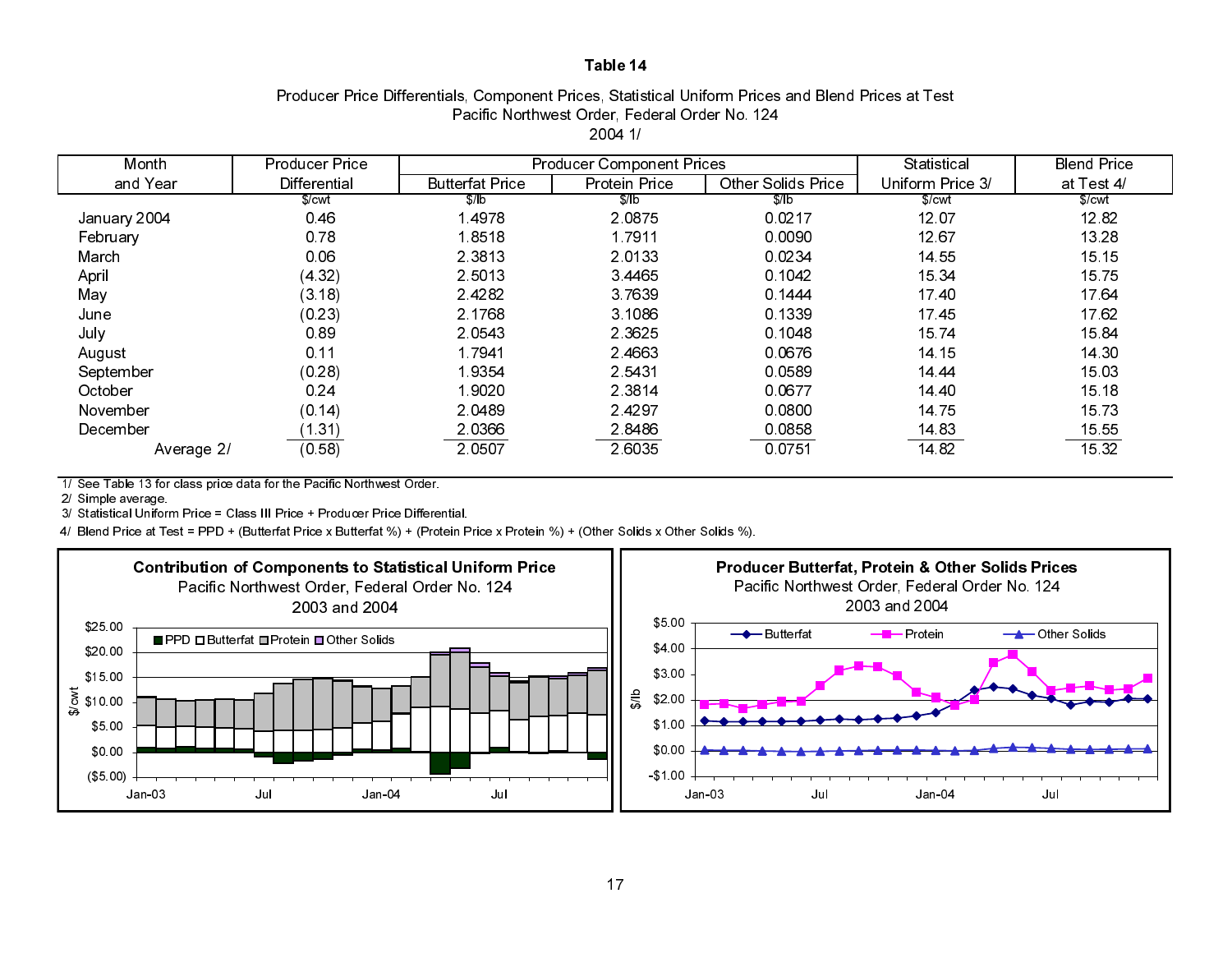# Advanced National Agricultural Statistical Services (NASS) Commodity Pricing Factors Used in Pricing Class I Skim/Butterfat and Class II Skim/Nonfat Solids

2004

| Month        | <b>NASS</b> |                      |        |                   |        |                     |        |                        |        |                 |        |            |
|--------------|-------------|----------------------|--------|-------------------|--------|---------------------|--------|------------------------|--------|-----------------|--------|------------|
| and Year     |             | <b>Cheese Blocks</b> |        | Cheese Barrels 2/ |        | Cheese Average 1/2/ |        | <b>Butter</b>          |        | Nonfat Dry Milk | Whey   |            |
|              | \$/ b       | lbs                  | \$/ b  | lbs               | \$/ b  | lbs                 | \$/ b  | $\mathsf{b}\mathsf{s}$ | \$/ b  | lbs             | \$/ b  | lbs.       |
| January 2004 | l 3606      | 19 508 826           | 2565   | 20,463,038        | 3227   | 39,971,864          | 1.2219 | 5 969 998              | 0.8072 | 42 945 263      | 0.1967 | 23,489,372 |
| February     | 1 3026      | 16.136.090           | 2645   | 24,628,205        | 2977   | 40 764 295          | 1.3687 | 7.213.229              | 0 8051 | 49,500,252      | 0 1824 | 22,074,695 |
| March        | 1 3027      | 19 025 514           | 2777   | 22 741 720        | l 3054 | 41 767 234          | 1.5879 | 6.853.410              | 0.8085 | 49 956 225      | 0.1691 | 26,128,720 |
| April        | 1.4284      | 17,751,898           | 4528   | 21,525,512        | 4582   | 39.277.410          | 1.9921 | 10 603 492             | 0.8090 | 50,070,404      | 0.1706 | 26 144 197 |
| May          | 2.0016      | 17.756.974           | 2.0640 | 22 213 838        | 2.0530 | 39,970,812 2.1514   |        | 5 374 080              | 0.8179 | 49 774 893      | 0 2611 | 22,585,362 |
| June         | 2 1676      | 16,870,821           | 2.1659 | 22 677 794        | 2 1838 | 39 548 615 2 1633   |        | 5469972                | 0.8372 | 44,119,008      | 0.2975 | 20 871 463 |
| July         | 1 9008      | 16.374.748           | 8121   | 20,345,436        | 8683   | 36,720,184          | 18723  | 6,455,673              | 0.8500 | 41,854,111      | 0.2942 | 20,690,369 |
| August       | 15520       | 16,726,438           | 5075   | 20 965 325        | 5439   | 37,691,763          | 1.8610 | 5 5 9 4 5 9 8          | 0.8552 | 39,685,365      | 0.2600 | 20,493,112 |
| September    | 14842       | 17,107,964           | 4940   | 18,201,120        | l 5047 | 35 309 084          | 1.6058 | 5 981 339              | 0.8596 | 37 385 412      | 0.2280 | 19,995,694 |
| October      | 1.5745      | 14.583.262           | 5813   | 20 112 146        | 5958   | 34 695 408          | 1.6746 | 5 085 144              | 0.8622 | 45 718 614      | 0.2155 | 19,404,473 |
| November     | 1.5467      | 16,401,041           | 4996   | 19 915 951        | 5373   | 36,316,992          | 1.7223 | 6941789                | 0.8626 | 38 494 895      | 0.2241 | 22,295,038 |
| December     | 15316       | 16,489,776           | 5323   | 19 279 861        | l 5481 | 35 769 637          | 1.6845 | 7 435 788              | 0.8553 | 43,486,856      | 0.2338 | 21,317,310 |
| Average 3/   | 5961        |                      | 5757   |                   | l 6016 |                     | 17422  |                        | 0.8358 |                 | 0.2278 |            |

Source: National Agricultural Statistics Services (NASS), Washington D.C.

1/ The weighted average of barrels plus three cents and blocks.

2/ NASS barrels changed from 39% moisture to 38% moisture, January 2001.

3/ Simple Average.